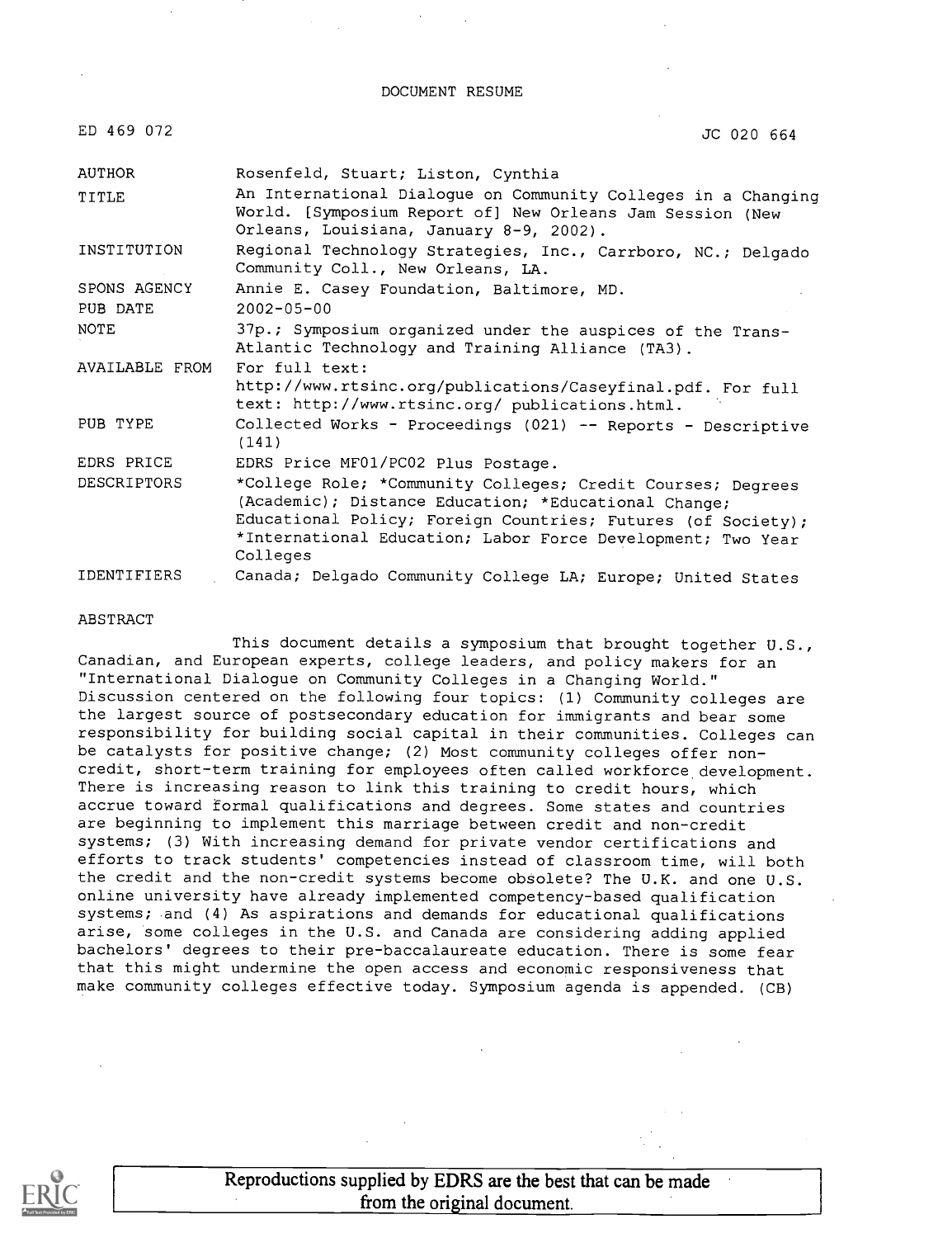

# An International Dialogue on Community Colleges in A Changing World

New Orleans Jam Session The Fairmont Hotel January 8-9, 2002

PERMISSION TO REPRODUCE AND DISSEMINATE THIS MATERIAL HAS BEEN GRANTED BY

S. RosenFeld

TO THE EDUCATIONAL RESOURCES INFORMATION CENTER (ERIC)

1

U.S. DEPARTMENT OF EDUCATION Office of Educational Research and Improvement EDUCATIONAL RESOURCES INFORMATION

CENTER (ERIC)<br>This document has been reproduced as<br>received from the person or organization originating it.

Minor changes have been made to improve reproduction quality.

Points of view or opinions stated in this document do not necessarily represent official OERI position or policy.

Conference organized by Delgado Community College and RTS



TRANS-ATLAHING TECHNOLOGY und PAWS ALVICI





TA3 Co-Secretariats

## With support from the Annie E. Casey Foundation.



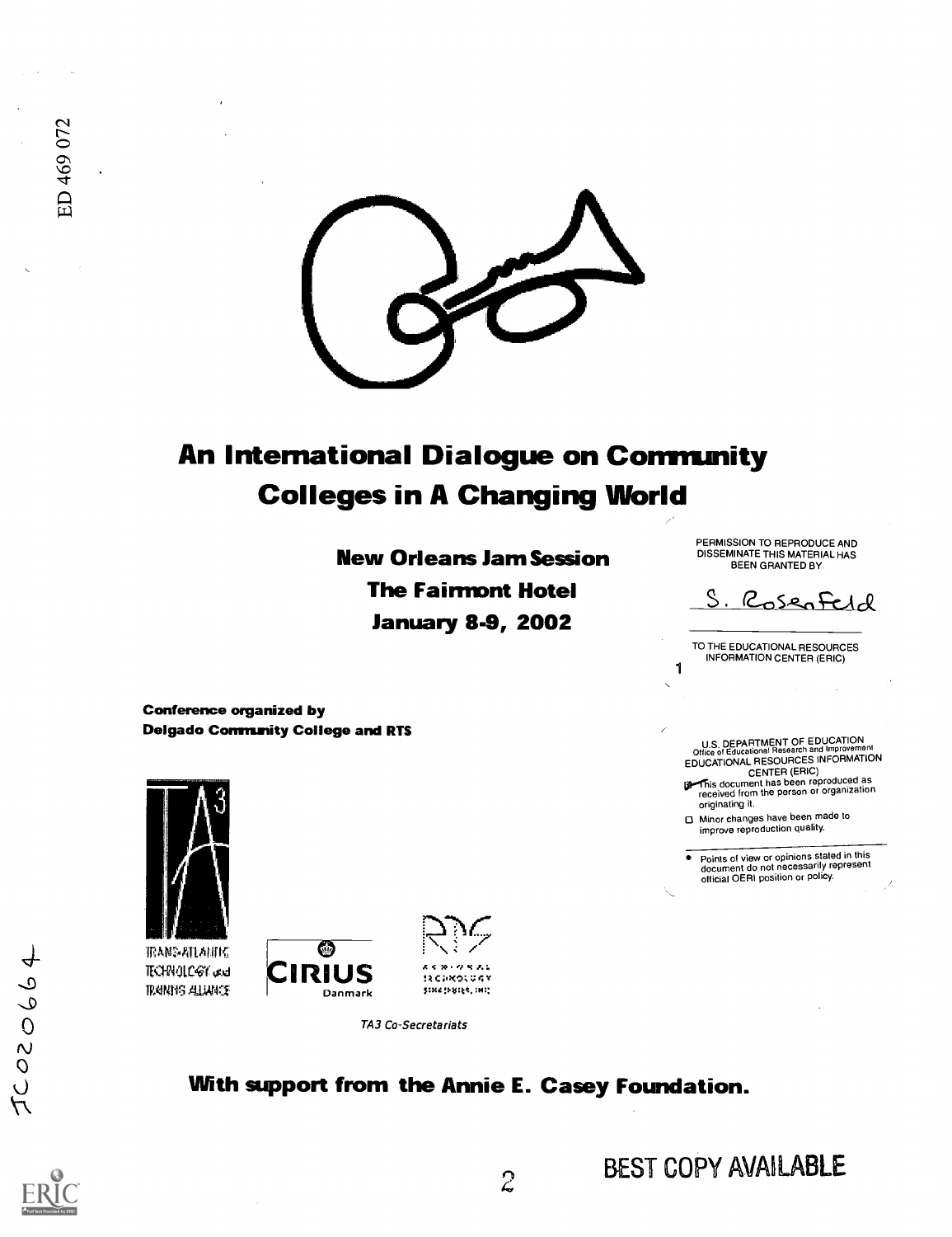# Acknowledgements

Regional Technology Strategies (RTS) and Delgado Community College gratefully acknowledge the support of the Annie E. Casey Foundation without which New Orleans Jam Session: An International Dialogue on Community Colleges in A Changing World would not have been possible.

Chris Potter of Southern Media Design & Production produced the conference brochure.

Sue Soltis at RTS was responsible for all of the meeting preparation and logistics. Iva Bergeron at Delgado Community College expertly handled all of the on-site arrangements and registrations for the event.

Sarah Butzen and Sue Soltis at RTS contributed to writing the symposium report, and Sue Soltis copy-edited and designed it.

Stuart Rosenfeld Cynthia Liston May 2002

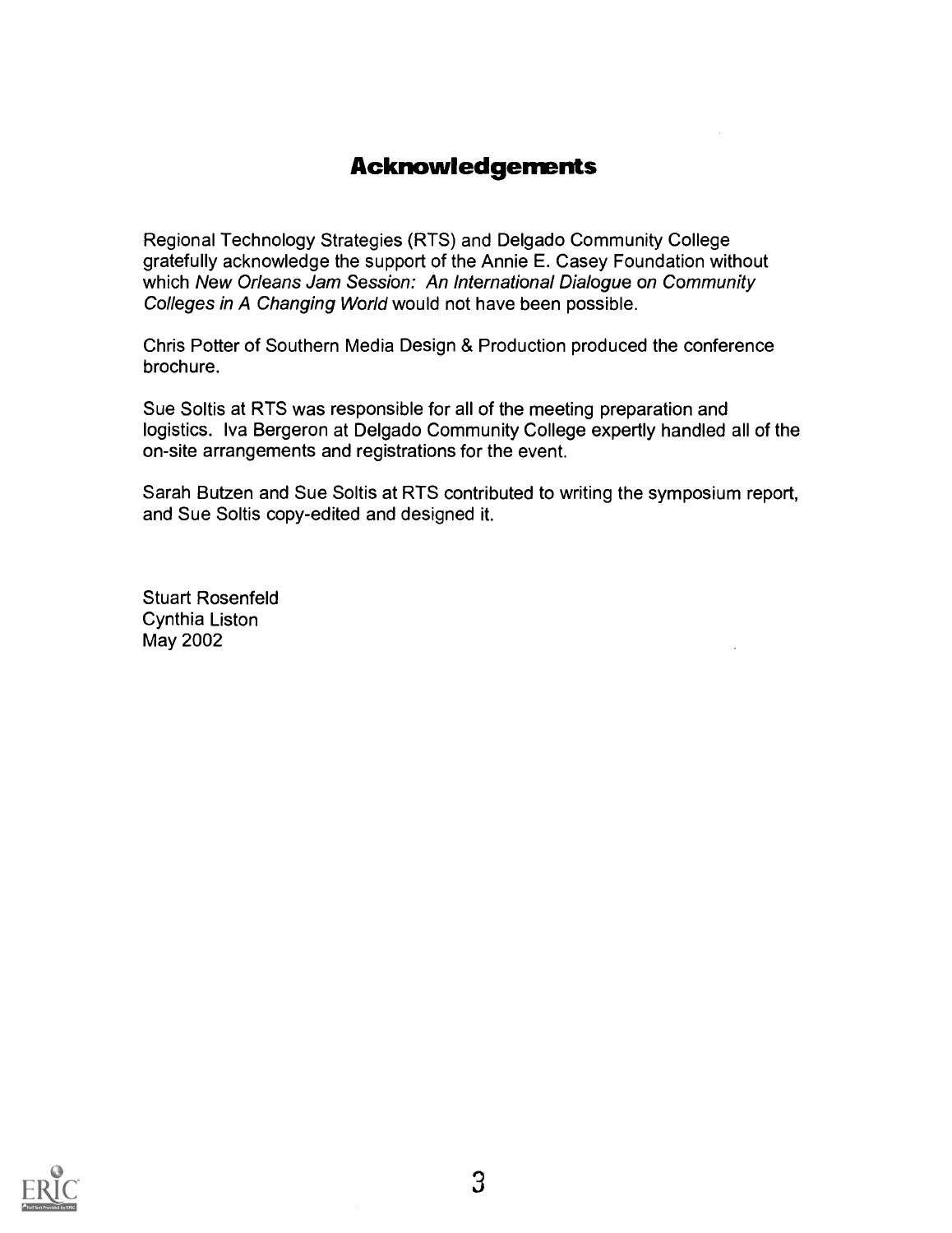# Trans-Atlantic Technology and Training Alliance

This symposium was organized under the auspices of the Trans-Atlantic Technology and Training Alliance (TA3).

The TA3 is a membership consortium of leading community and technical colleges in the U.S., Europe, and South Africa that promotes community colleges' efforts to support their regional economies, and promotes the value and importance of a global perspective on community college missions.

The TA3's mission is to support learning, innovation and exchange among institutions offering pre-baccalaureate technical education, to promote policies and research that support their ability to be effective leaders in regional economic development, and to disseminate lessons learned.

## Member Institutions

U.S. Members

Augusta Technical College, GA Bellingham Technical College, WA Gadsen State Community College, AL Delgado Community College, LA Guilford Technical Community College, NC Hagerstown Community College, MD Haywood Community College, NC Hazard Community College, KY Houston Community College System, TX Itawamba Community College, MS Jefferson Community College, KY Lawson State Community College, AL Midlands Technical College, SC Mid-South Community College, AR Oklahoma State University- Technical **Branch** Southern Arkansas University Tech Tulsa Community College, OK Wytheville Community College, VA

European and South African Members

Anniesland College, Scotland Barry College, Wales Escola Profissional Setúbal, Portugal EUC-Syd, Denmark Fachhochschulen der Wiener Wirtschaft, Austria Fachhochschule Vorarlberg, Austria Galway-Mayo Institute of Technology, Ireland Institute of Technology-Tallaght, Ireland Nescot, United Kingdom Technical College of Jutland, Denmark Peninsula Technikon, South Africa Pohjois-Savo Polytechnic, Finland Pontypridd College, Wales

Co-Secretariats: CIRIUS, Denmark Regional Technology Strategies, Inc., North Carolina

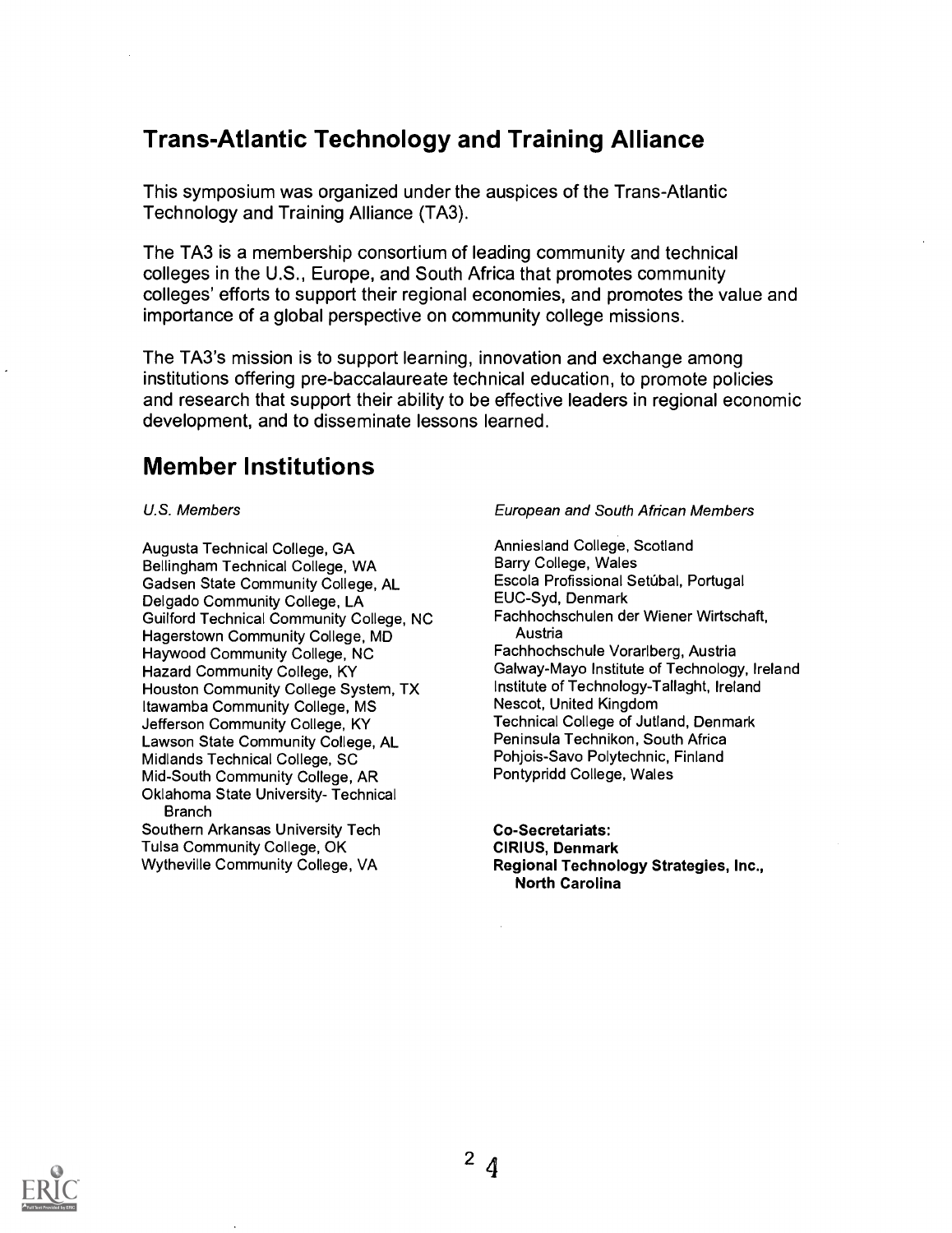## Setting the Stage

Many of the challenges facing educational institutions and state systems are common not only across the United States but also in industrialized nations around the world. In January 2002, the Trans-Atlantic Technology and Training Alliance, managed by Regional Technology Strategies in the U.S. and Denmark's CIRIUS in Europe, convened, together with Delgado Community College, an international dialogue at the Fairmont Hotel in New Orleans to discuss some of the pressing issues community and technical colleges face today. The objective was an interactive learning environment in which participants could learn about and discuss innovative practices and gain ideas to take back home to build more effective educational systems that reach more people.

Community and technical colleges in industrialized countries have proven themselves invaluable contributors to their regions' economies. The roles they play are many: education for the emerging workforce and entrepreneurs; skill upgrading for existing workers; training for those seeking opportunities in a new career; customized training for firms; and technical information and support for businesses.

Two-year colleges in the United States must juggle these multiple missions while achieving high standards and staying connected to the education and workforce needs of their local economy. Counterparts to U.S. community colleges in other countries face similar issues as they strive to attract quality students and stay current with the education and training needs for technicians in their economies.

The symposium brought together U.S., Canadian, and European experts in four panels and three "benchmark practice" breakout sessions. Symposium participants comprised community college leaders and policy makers from the U.S., Ireland, Denmark, England, Scotland, Austria, and South Africa.

In order to encourage dialogue rather than speeches, organizers asked each panelist, led by a moderator, to make brief opening remarks after which the moderator took responses and questions from the audience. A synopsis of each session follows.

Two-year colleges in the United States must juggle multiple missions while achieving high standards and staying connected to the education and workforce needs of their local economy.

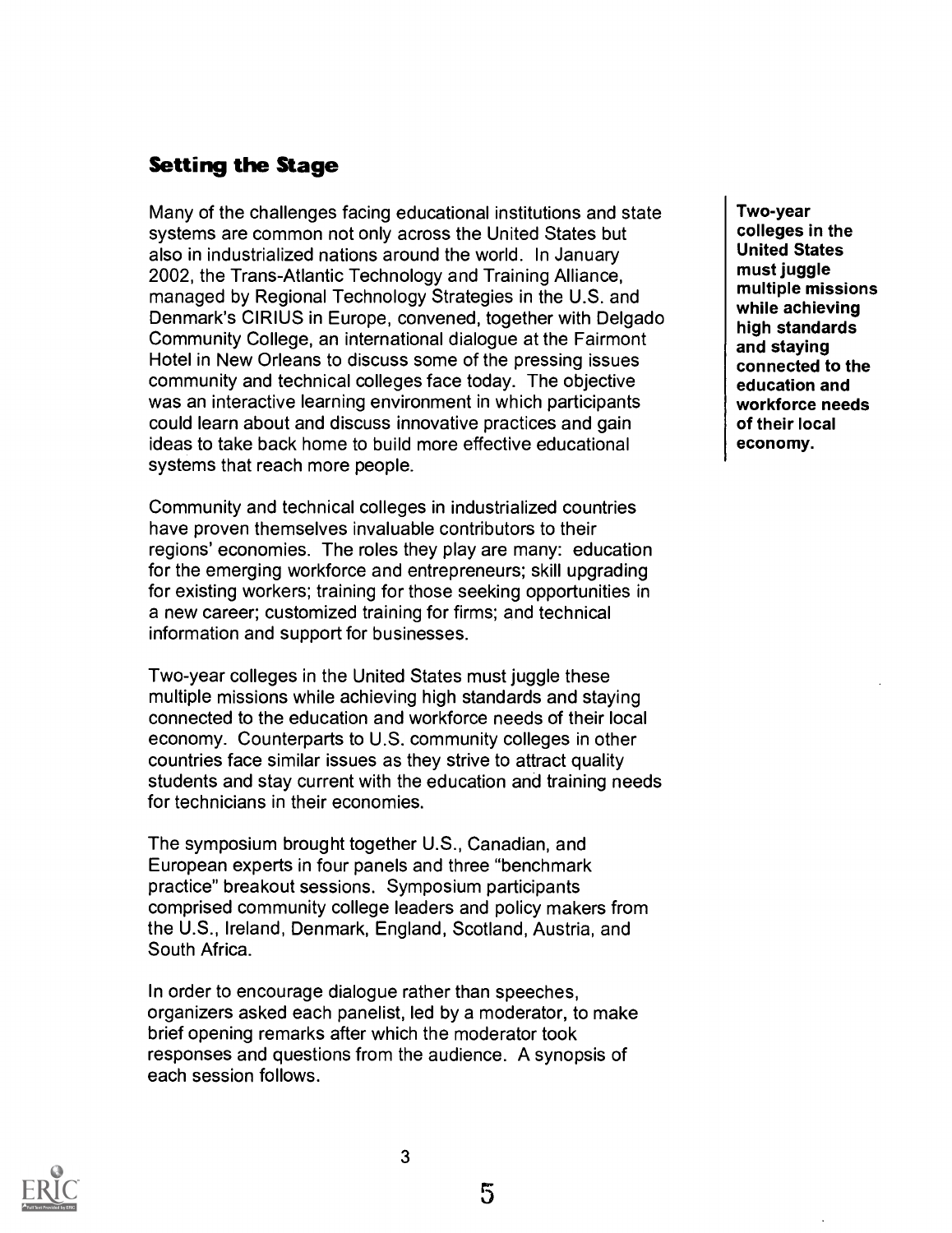## **Summary of Discussion Points**

Community colleges are the largest source of postsecondary education for immigrants and bear some responsibility to building social capital in their communities. To the extent that community colleges embrace a mission to strengthen community, trust, and cultural understanding, they can be catalysts for positive change and gain more regional support.

Most community colleges are responsive to the needs of employers and local economies, offering non-credit, flexible, short-term training for employees, or "workforce development." There is increasing reason to link more of this training to "credit hours" that would accrue toward formal qualifications and allow students to build toward certificates and degrees. Some states, such Florida and Kentucky, already are implementing a marriage between non-credit and credit systems that preserves the benefits of both. Ireland also has also adopted this approach.

• Credit hours remain the main currency of the U.S. educational system. But with increasing demand for private vendor certifications, industry skill standards, and efforts to track students' competencies instead of classroom time, will both the credit and non-credit systems become obsolete? The U.K. implemented a modular competency-based vocational qualifications system in the 1990s, conferred both by educational institutions and in the workplace through certified employers. The U.S. Western Governors' Association's on-line university is completely competency-based.

As students' and parents' aspirations and employers' demands for educational qualifications rise, colleges that had offered only pre-baccalaureate education are beginning to consider adding applied bachelors' degrees. Arkansas, Florida, Nevada, and Canada are testing this model. In Europe, Finland, Ireland, Austria, and Germany already have "middle" level technical institutions that teach more advanced technical skills and higher education confer baccalaureates and higher. Some fear that this might shift college priorities more toward research and publishing and undermine the open access and economic responsiveness that make community colleges effective today.

**Community** colleges stand to gain more regional support and recognition if they embrace social challenges, along with educational and economic missions.



4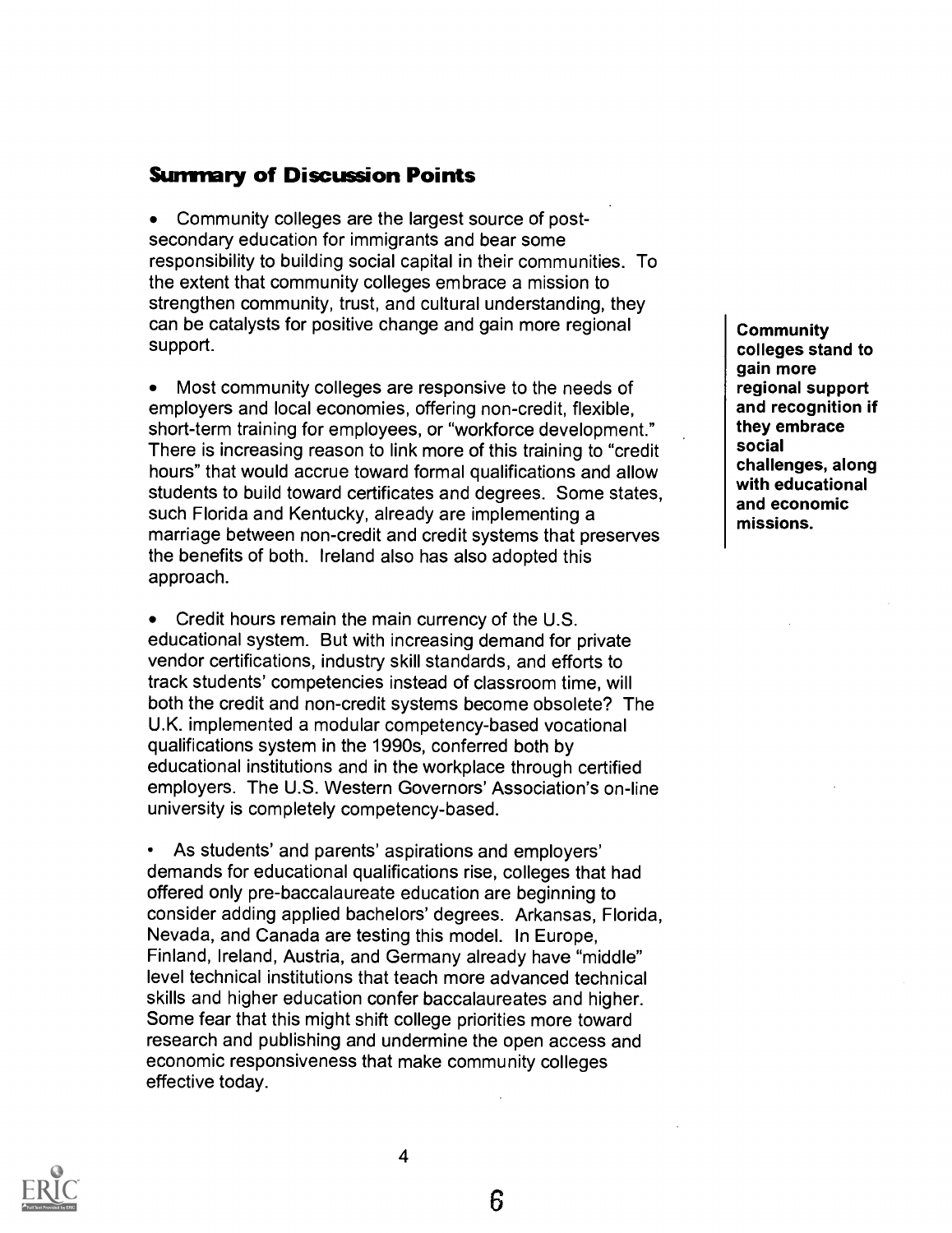# Session I: Responding to the New

## Competition

Moderator: Phyllis Eisen, The National Association of Manufacturers and the Center for Workforce Excellence Panelists: Edward Prosser, Regional Director, University for Industry, London Peter Joyce, Workforce Development Manager, Cisco **Systems** Hanne Shapiro, Manager, Competence and IT, Danish Technology Institute Tom Bailey, Executive Director, Community College Research Center, Columbia University

From online universities to proprietary technical institutes and corporate universities, the landscape of higher education has widened significantly in recent years. In a rush to make sure they are not left out of the game, many community colleges have quickly entered distance education markets, sometimes leaping before looking. On one hand, there's the fear that a "killer application" or "killer content" (Disney meets Microsoft) might come along and blow any competition, including community colleges, out of the water by achieving national or even international dominance. Meanwhile others at community colleges have misgivings about the quality of new entrants into the education market and the resulting educational outcomes for students.

How should community colleges adjust to the growing competition from new education sources? And what is the impact of the growing value placed on private certifications in fields like IT that some say are supplanting the traditional credit system? What are the market niches for community colleges? How do the new education sources serve low/middle income populations? These are the questions presented to the panelists and the audience.

## Opening Statements

Moderator Phyllis Eisen opened by describing a survey that the National Association of Manufacturers recently sent to its 14,000 members on sources of training for the manufacturing workforce. The majority of respondents reported that their own business associations are beginning to rival community

5



In a rush to make sure they are not left out of the game, many community colleges have quickly entered distance education markets, sometimes leaping before looking.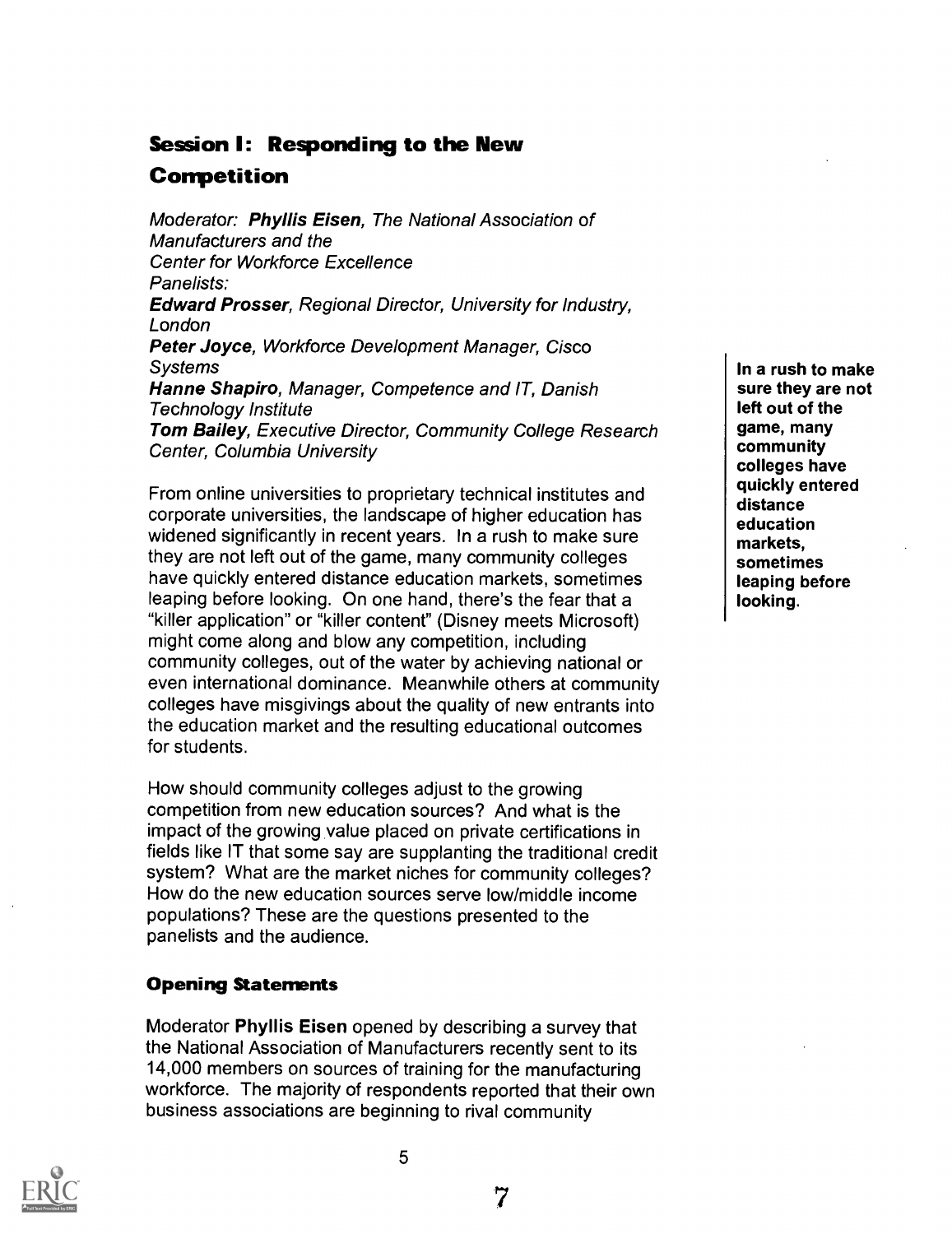colleges as suppliers of training; whereas community colleges used to be number one by a wide margin. At this point, the associations have built up extensive on-the-job training and other training offerings and are now serious competitors with the community colleges.

Eisen, in fact, told audience members that competition "is the lifeblood for all of us." The training field is rapidly changing and growing on all sides as employers' needs change faster than ever. She noted: "Despite ten years of investment from businesses, every U.S. region is reporting serious to critical shortages of skilled workers." (See survey at http://www.nam.org/.) The average age of a machine tool operator, for example, is fifty-seven. If such trends continue, eventually the U.S. will not be able to compete globally.

Edward Prosser is Regional Director at the University for Industry which grew out of the U.K. government's ambition for the country to become a player in e-learning. The U.K. educational system could not respond to this ambition; its individual colleges had no capacity to handle an e-learning initiative, so the system had to re-engineer itself. The government appropriated substantial funds for this purpose and created an organization called Iearndirect in order to install the technological capacity and to develop staff skills for e-learning. Its purpose is to address the problems of disadvantaged and disaffected learners, using e-learning to reach the "hard-toreach." At first the U.K. colleges were resistant to the new organization, which they viewed as competition. Now, the colleges see Iearndirect not as an independent institution but as a partner. Iearndirect is currently working through 70 different college partnerships. The lesson: Government dollars can break the mold, taking the market to a new level, and can make the crucial difference in a stagnating market—in this case for e-learning tools.

Cisco Systems, according to Peter Joyce, relies on a business model that leverages an "ecosystem." Cisco develops relationships based on the core strengths of its various partners. In the area of training, Cisco uses the same model. Cisco's training partners have traditionally been "certified training companies." In an attempt to broaden the availability of training, Cisco launched the Cisco Networking Academy program, providing industry-standardized training through nonprofit partners such as K-12 school districts, community colleges, universities, and non-profit organizations. The only differentiator is the cost (training is more expensive through certified companies) and time of instruction (non-profits are

"... every U.S. region is reporting serious to critical shortages of skilled workers."

**Government** dollars take the market to a new level, and can make the crucial difference in a stagnating market.



8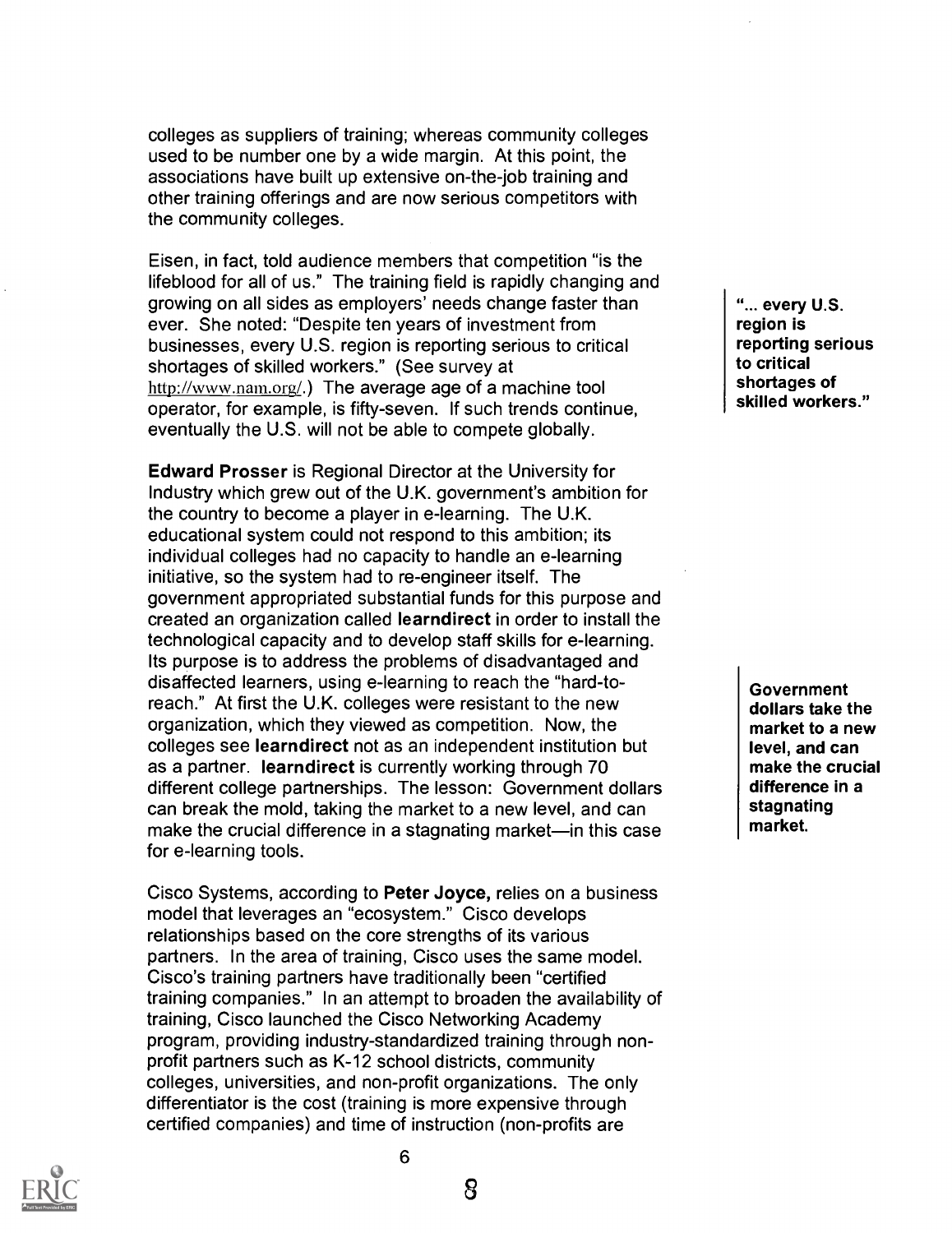restricted to a longer training period). Cisco now supports over 9,500 Networking Academies in 140 countries. Training through these academies is not meant to be competitive. partners are encouraged to leverage their respective resources for the benefit of students.

Unfortunately, the components of the U.S. education and training system do not operate as an ecosystem. The truth, Joyce told the audience, is that the U.S. doesn't have a system workforce development system. The system is fragmented, with imperfectly developed relationships and partnerships among various elements. A cohesive workforce development system would require:

- 1) Nationally accepted certifications that benchmark the workforce training that's being delivered. Cisco's certifications are a model-the company supports academies in a range of educational venues and locations, but they all teach the same content and evaluate using the same materials. This levels the playing field between affluent and less affluent communities because the outcome (the certification) is accepted no matter what educational institution it comes from.
- 2) Workplace learning so that employees can transfer classroom skills to their working context. This contextual learning is critical, and it's what fills the pipeline of the future workforce.
- 3) Multiple training modalities (competition) to accommodate learning anywhere, anytime.
- 4) A flexible system with multiple entry and exit points.

Tom Bailey reported on one study he recently worked on that compared community colleges to for-profit proprietary schools, and another for the U.S. National Assessment of Vocational Education of non-credit education (courses not offered through accredited programs at colleges and that do not build toward a formal qualification). He noted that among researchers there is a tendency to cite "declining competitiveness" as a looming threat to spur reform and to predict that America will become a "second-class country" if it does not invest in its workforce. This can be an effective tactic. Without it, for example, the Congress likely would not have passed the School-to-Work Opportunity Act. Dire predictions, however, can come back to haunt workforce advocates, as is evidenced by the collapse of the school-to-work movement after the U.S. economy

Dire predictions, can come back to haunt workforce advocates, as is evidenced by the collapse of the school-to-work movement after the U.S. economy improved.

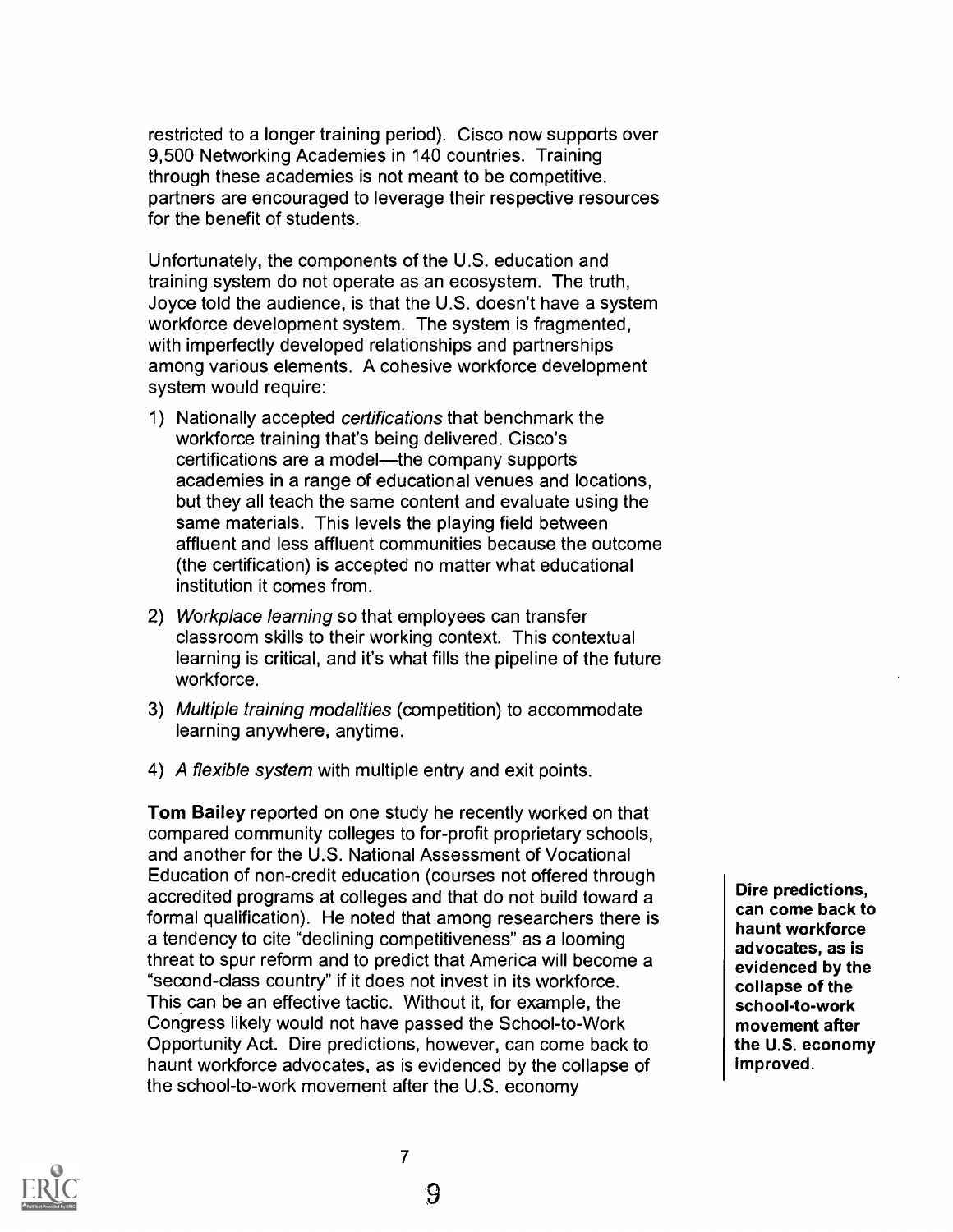improved. Exaggerating threats to competitiveness thus can be a double-edged sword.

In his study that compared community colleges to for-profit proprietary technical colleges, the original concern was that forprofits would overwhelm community colleges by competing for and winning many of the community colleges' target clients. Bailey found that the most growth in the proprietary school category took place among four-year schools, not two-year ones. Community colleges, partially for this reason, did not generally identify proprietary schools as their chief competition (even though most four-year proprietary schools offer two-year degrees as well).

Still, the proprietary schools use pedagogical approaches from which community colleges can learn. For instance, most of them focus on incorporating practical applications of learning and give students hands-on, applied learning opportunities through learning labs before introducing them to theory. The proprietary schools also offer more intensive and more focused career services than the community colleges; they can do this because they aren't required to serve the many functions of community colleges. Additionally, the proprietary schools have a greater emphasis on marketing. Community colleges must consider, in the context of the many services they are obligated to provide, how to replicate aspects of proprietary colleges' impact.

Hanne Shapiro picked up on Peter Joyce's discussion by noting that at her institution they have had to learn to love their partners, as do all institutions of learning. While partners are always looking for a piece of the pie, they each also have their own core competencies. Entrepreneurs do not often say that they have a training need. Instead, they say they have a "business problem," which usually turns out to involve several training components. One college alone can't handle all these problems; it will go bust trying to do everything itself, which is where different partners and their different core competencies come in. By forming learning networks and making use of IT capacities that provide flexibility, colleges can go further together than they possibly can alone. In fact, learning networks could be taken another step and become clusterfocused. An audience member remarked that cooperation among colleges is especially important when it comes to establishing career pathways from high school onward, particularly in traditional industries that remain unattractive to students if no pathway is made clear. Cooperation among colleges is essential to create and reinforce these pathways.

**Community** colleges must consider, in the context of the many services they are obligated to provide, how to replicate aspects of proprietary colleges' impact.

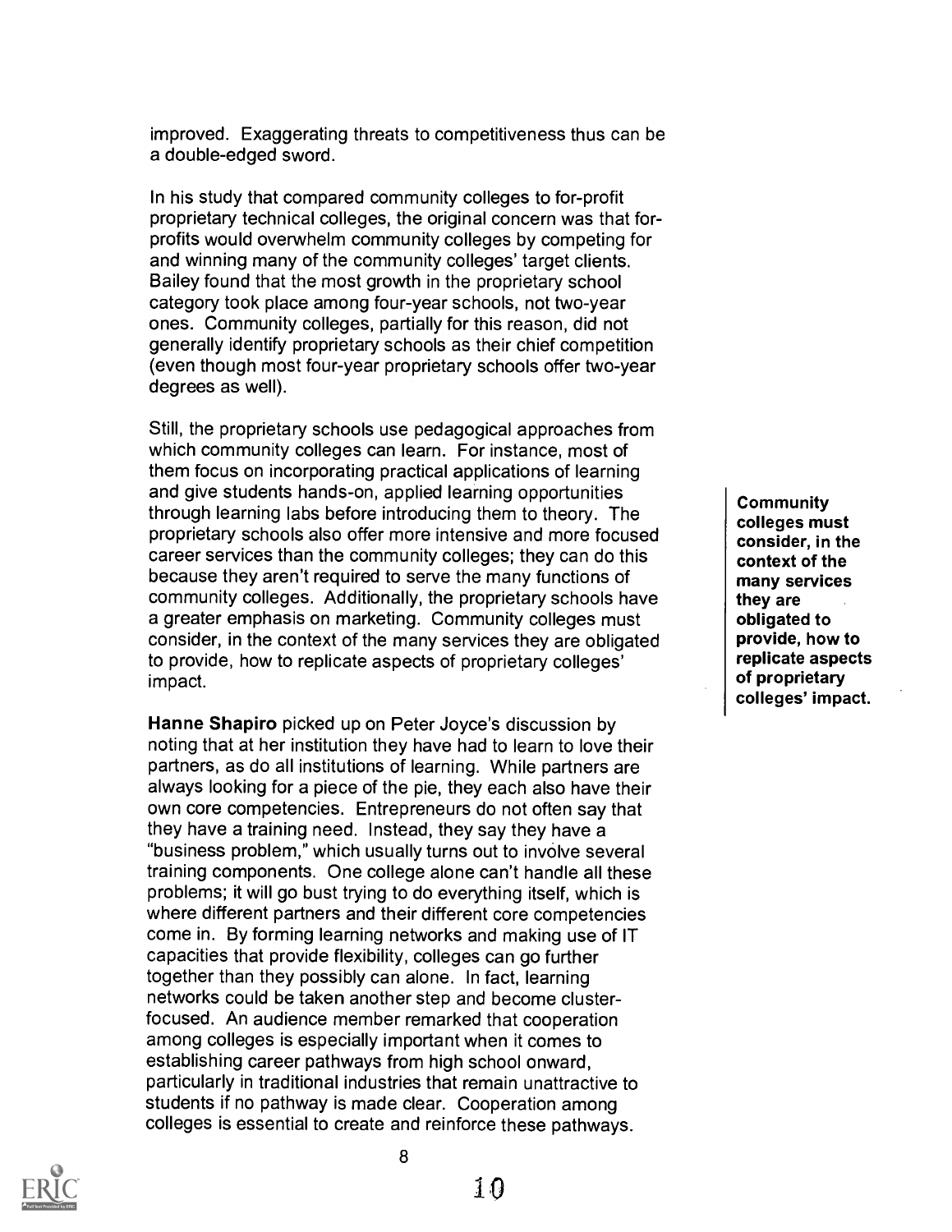#### Audience Discussion and Responses

Question: What lessons can be learned from proprietary schools?

Response: One of the original questions behind our research was "given that they charge so much, why are proprietary school so successful, even with the same target market as community colleges?" The hands-on learning that proprietary schools offer was accorded a high value, the study found. By putting lab work before theoretical work, proprietary schools give students active exposure to their fields and put all the rest of their learning in this applied context (Bailey).

Comments: A for-profit school's ownership of its curriculum and target market is a key element of what makes it run differently. Because its curriculum is owned and controlled not by the state but by the school itself, it can work closely with industry to make the curriculum conform to industry standards and employer needs. Further, the school is entirely responsible for getting students in the door. Each day it sees the results of its own marketing strategies and adjusts them accordingly. The brevity of the programs also attracts students. Without general education requirements, students have more leeway to design short, intensive programs.

Community colleges are different. While they do have a responsibility to industry, they also have a responsibility to individuals and to society as a whole, as one respondent noted. Societal needs impose more restrictions on community colleges, making it hard for them to imitate aspects of proprietary schools. In fulfilling their responsibilities to society, community colleges must develop in students the capacity to repeatedly re-learn, to update and upgrade their skills. Community colleges provide students with the core skills that serve as a basis for this learning, while proprietary schools that fail to include these core skills as part of their curriculum are selling students short. A recent National Association of Manufacturers survey found that employers saw a persistent lack of core and employability skills among their employees.

Response: Often students try to avoid the general education classes, so it is easy to see why some institutions decide not to offer them, or at least make it easier for students to avoid them (Bailey).

**Community** colleges must develop in students the capacity to repeatedly relearn; proprietary schools that fail to include core skills as part of their curriculum are selling students short.

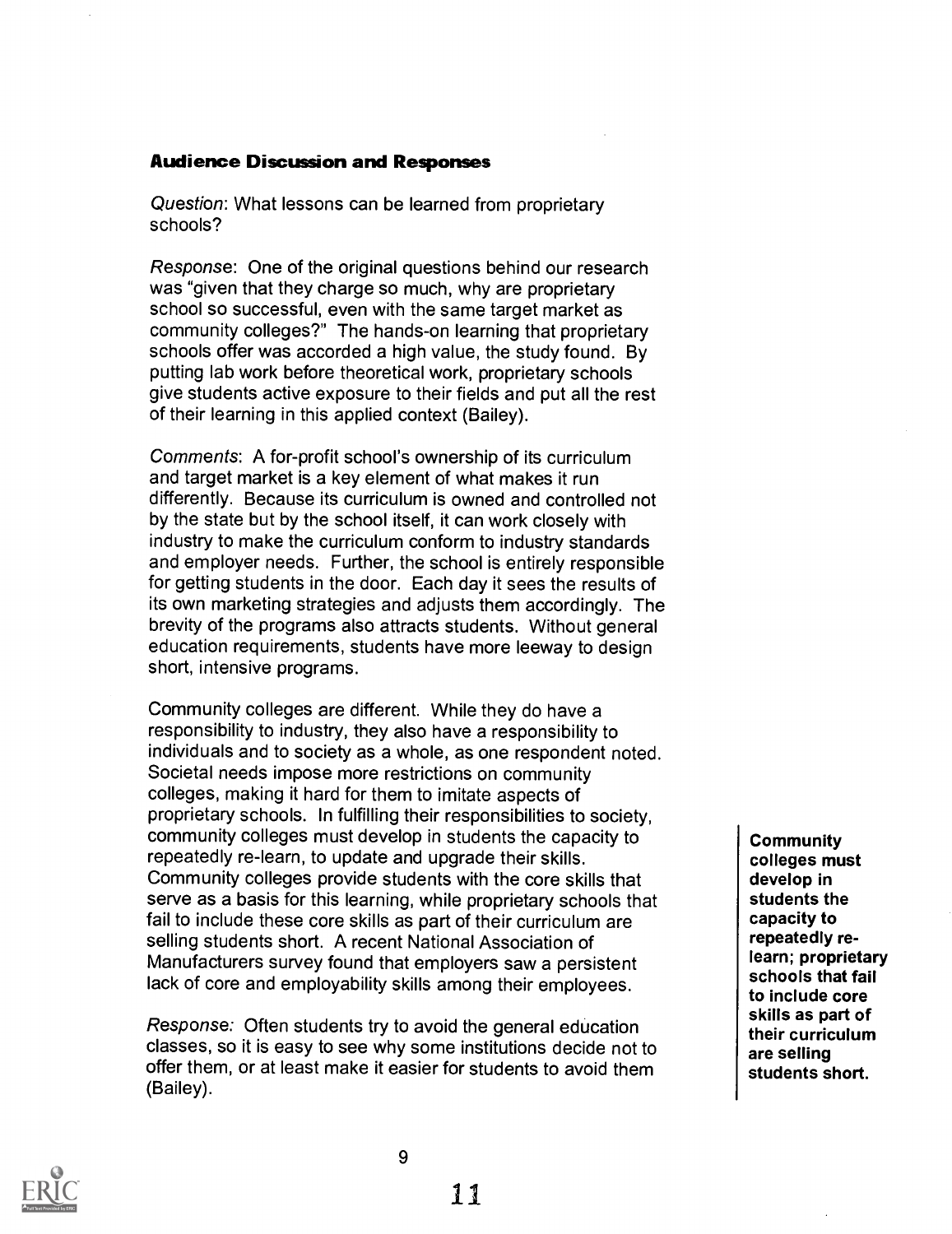Question: Why can't colleges provide a range of options, in order to serve the markets that don't want general education? Can't they standardize workforce-only education through certifications?

Responses: The process of developing standards and certifications with employers is often slow, especially if all learning`has to be overseen by a national agency (Prosser). Although we often think of training as a linear choice between community colleges and proprietary schools, there are a wide variety of training options available (Joyce).

Question: How can basic skills remediation be delivered via elearning? Because of digital divide and access issues, don't disadvantaged populations need more support services before they can be served through e-learning?

Response: Initially there was a great deal of resistance from educators to using e-learning for basic skills. They asserted that it was not possible to teach literacy over a computer. Lowconfidence learners, however, are more comfortable working one-on-one on a computer than exposing themselves in a classroom. It is an expensive undertaking, but to help defray the costs, the University of Industry is recruiting outreach organizations which it pays, to explain the learndirect offer to potential learners (Prosser).

Response: E-learning is usually not cheaper than other methods, but may be more effective. One way that her organization in Denmark is trying to deliver cost-effective remedial learning is by offering it right in the workplace and then recruiting employees to act as mentors to colleagues who need help with basic skills (Shapiro).

Comment: In one community college's very rural service area, they created a wireless lab that travels along with instructors to remote areas of the district that would not be served otherwise.

Question: How is non-credit education best used? In Ireland, for instance, the National Quality Authority allows learners to request credit for any training they receive. But how can quality and standards be maintained without some sort of system to determine what kind of credit can be given?

Response: Many of the courses at the University for Industry are non-credit as well, what's needed is a national mapping system of credit and non-credit education and training. Through this system, a student would track a non-credit course

One way that the Danish **Technology** Institute is trying to deliver costeffective remedial learning is by offering it right in the workplace and then recruiting employees to act as mentors to colleagues who need help with basic skills.

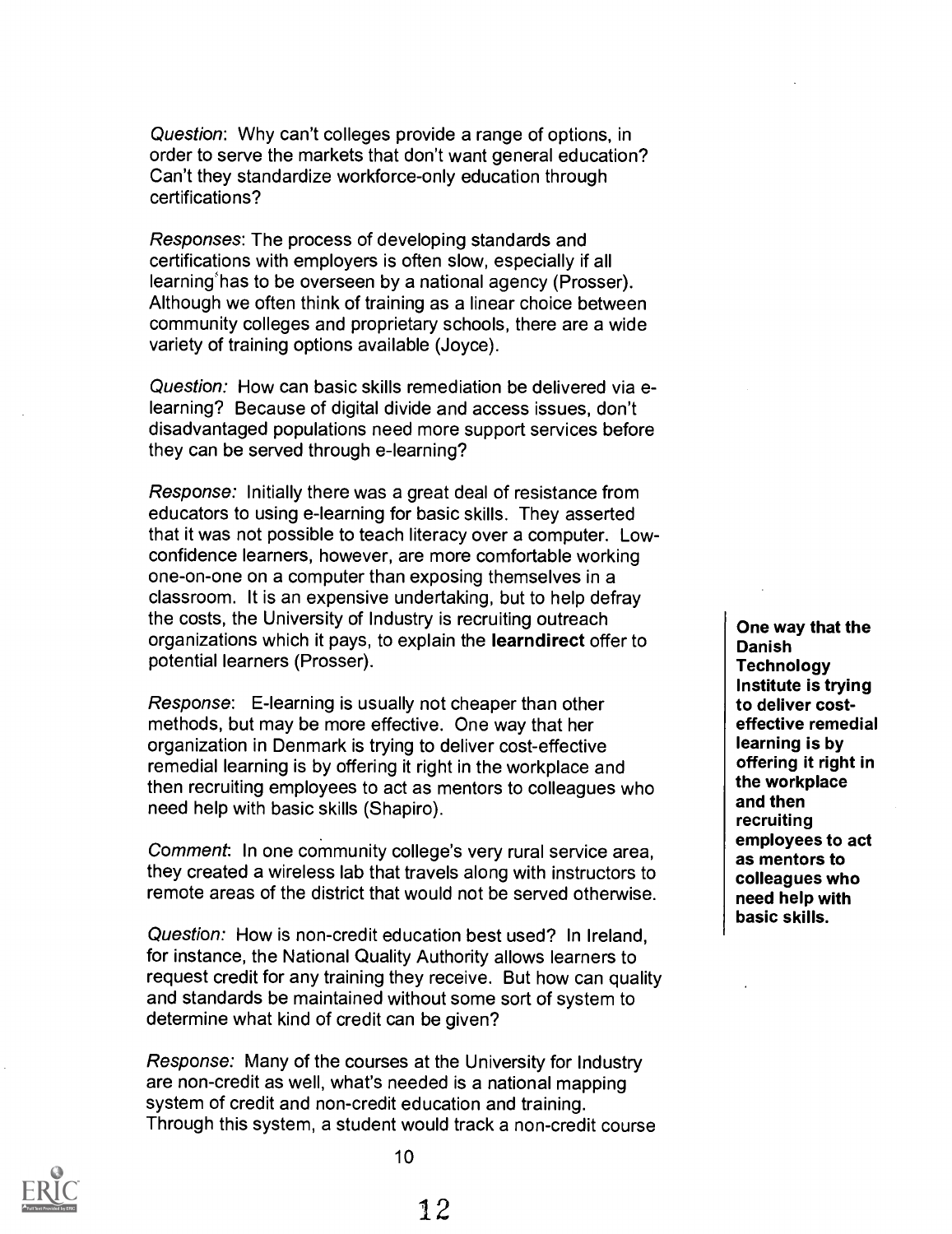against a credit course to determine how to get credit later (Prosser). In the United States, colleges and other training institutions have not paid enough attention to creating standards and certifications (Joyce).

Question: Without standards, how do individuals make decisions about what kind of education and training to pursue?

Response: In a market economy, the market makes the decision. Learners look to industry and ask "what do you need and expect?" Then they use that information to select a field for education and training (Eisen).

Follow-up: How does the market get and communicate that information? That is, how does it know what it needs, and how does it make sure learners and institutions know as well?

Response: In the UK, career advising is a regulated profession, which provides one avenue for communicating industry needs (Prosser).

Comments: The issue is not so much whether career and learning advising is available, as whether it is accessible. Such services tend to be expensive, and low-wage workers have no access to guidance about education and training.

Information flow about industry needs tends to be informal, and it is not clear how well this works. The networks that communicate information tend to favor the well connected (Bailey).

Denmark has a tripartite system made up of business, educators, and business associations. Associations help disseminate information to small businesses, which are disadvantaged when it comes to participating in discussions about industry needs and standards (Shapiro).

Concluding Remarks: We ought to be skeptical of those who say they have the "answers." In reality, the greatest determinant of hiring and advancement is experience, and one of workforce training and education providers' greatest challenges is to help individuals breach that wall (Joyce).

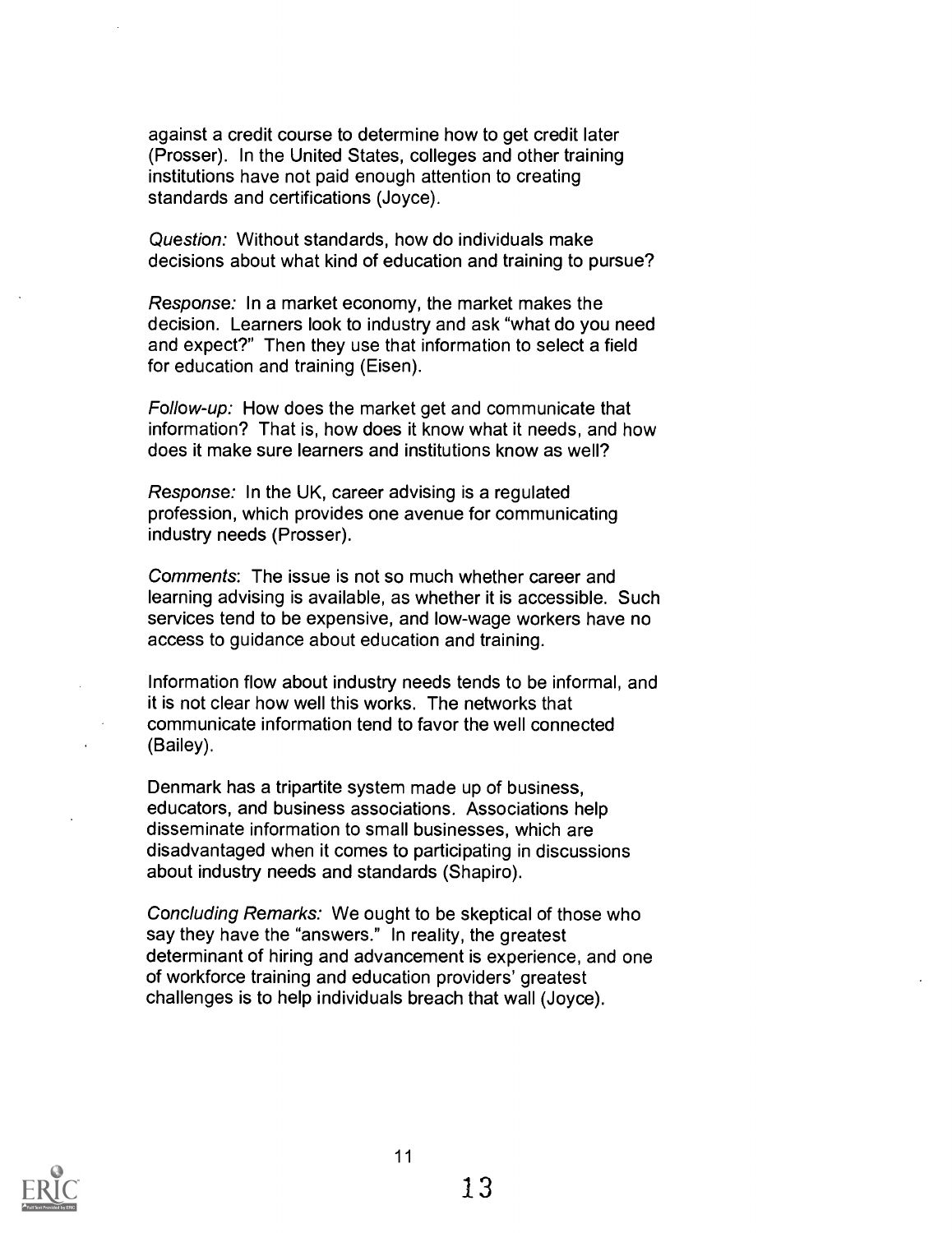## Session II: Facilitating Learning and

## Innovation

Moderator: Evelyn Ganzglass, National Governors' Association, Washington, D.C. Panelists: Roland Oesturlund, General Minister of Education, Denmark Kris Kimel, President, Kentucky Science and Technology **Council** Gavin Dykes, Head of Business Management and IT, NESCOT, United Kingdom Ken Breeden, Commissioner, Georgia Department of Technical and Adult Education

Research has shown that faculty at community and technical colleges are often isolated and too overloaded to share with and learn from their peers, including those on their own campuses, let alone with similar faculty from other colleges. The result is that many, if not most, colleges are insular in their programs and approaches. This problem is exacerbated among institutions in underserved areas such as rural outposts and inner cities because of even fewer resources.

Innovation itself can be seen as an extension of this communications issue. Just as the business world talks about the value of "learning companies" where the exchange of ideas among employees takes place freely, frequently and with rewards, perhaps it is time to talk about "learning colleges," where faculty and students have avenues to pursue new ideas and constantly update with input from many sources. The intent is to create a better learning environment and more qualified graduates.

The questions posed to the panelists prior to the session were wide ranging: How do faculty and administrators at colleges learn and where do they get their ideas? Do collective activities spur innovation and creativity? With the changing nature of work and frequency of career changes, how specialized should credentials be? Should the colleges themselves specialize? How can we create a culture of innovation on campus?

## Opening Statements

Roland Oesturlund explained that the Danish system sponsors an "innovation fund" competition every year to spur colleges to develop new ideas and approaches. Oesturlund is

Just as the business world talks about the value of "learning companies" where the exchange of ideas among employees takes place freely and frequently, perhaps it is time to talk about "learning colleges," where faculty and students have avenues to pursue new ideas.

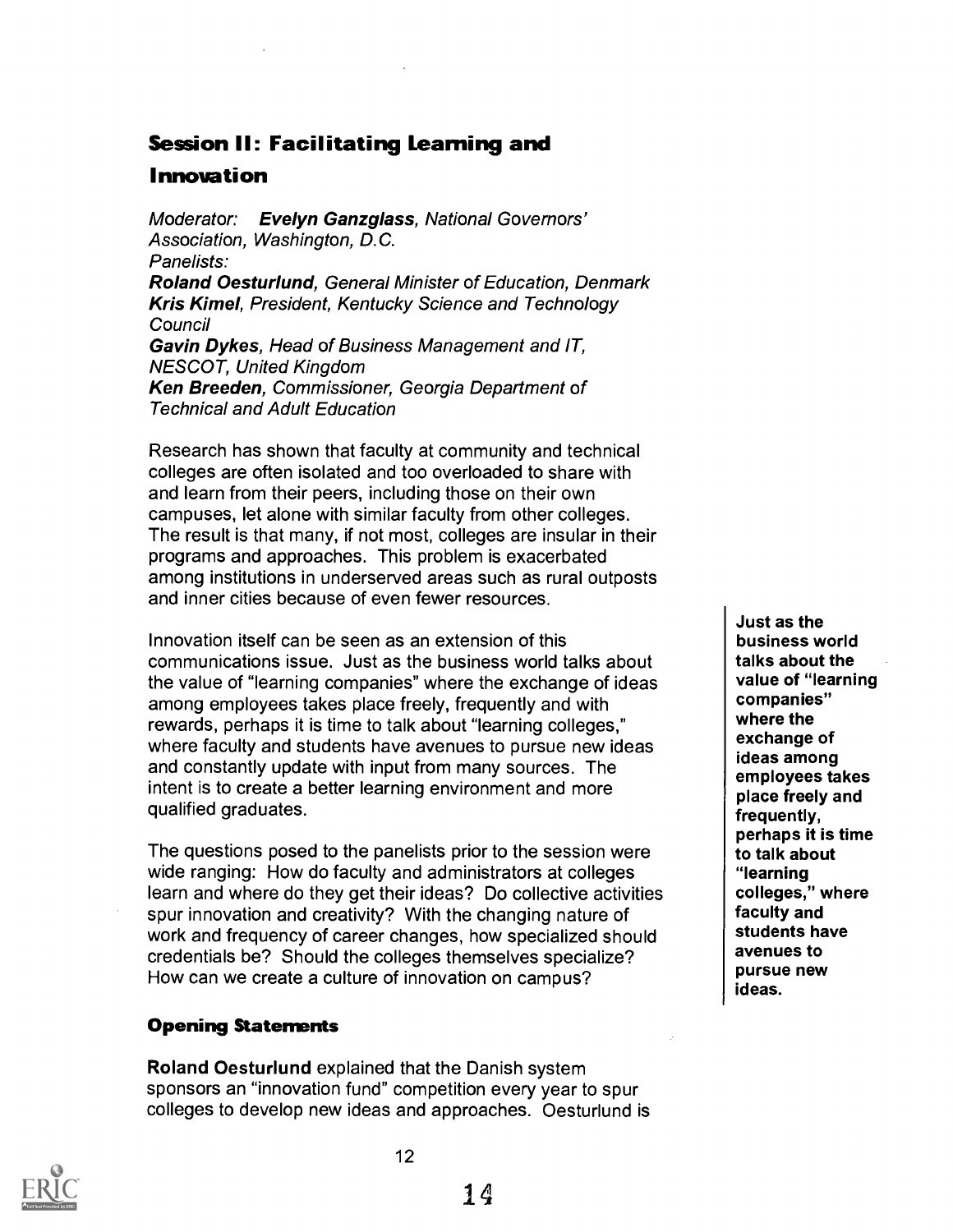head of vocational education in Denmark, a country about the size of an average U.S. state, with a system of 58 technical colleges. The technical colleges manage themselves and respond to the training needs of their local economy, including selling training to industry. However, they must comply with centrally issued regulations.

The intent behind the "innovation fund" is to support creativity. It is up to each college to develop proposals and set targets. Each year the ministry sets priorities to guide colleges' applications, of which it receives about three times more applications than it can fund. The funding is meant to raise the level across the board, not to offer comparative advantage for any particular college. In a recent project funded by the program, an IT platform was established that enables greater teacher access to students and a way for students to check their own educational progress. This platform has since been successfully implemented across the country.

More broadly, Oesturlund touched on the cycle of innovation, or reform and evaluation followed by a time of stability. It is his belief that the period of stability has decreased to the extent where reform should be considered continuous; the old, more static model is less relevant.

The Kentucky Science and Technology Council (KSTC) is an independent state-funded organization whose mission is, among other things, to support the state's entrepreneurial culture and infrastructure. Being a non-profit, Executive Director Kris Kimel noted, is a tax status, not a business strategy. "We're an idea company," he stressed. Thus, KSTC seeks to develop entrepreneurial people and entrepreneurial organizations. KSTC accomplishes its mission through planning, R&D at universities, venture capital for technical startups, and education from elementary through postsecondary. For instance, they currently have a \$18-20 million grant to examine innovation practices at six schools in six different states. Kimel described entrepreneurship as the "unrestrained pursuit resulting in innovation." KCTS is planning to host the worldwide Idea Festival in Kentucky in the fall (www.ideafestival.com).

Gavin Dykes comes from a college in the further education college system (similar to U.S. community colleges) in the United Kingdom that is working to create a "structure of freedom" within the institution that supports innovation. "The core ideology (of a college) shouldn't change, but everything else can," he said.

13

An IT platform successfully implemented across Denmark enables greater teacher access to students and serves as a way for students to check their own educational progress.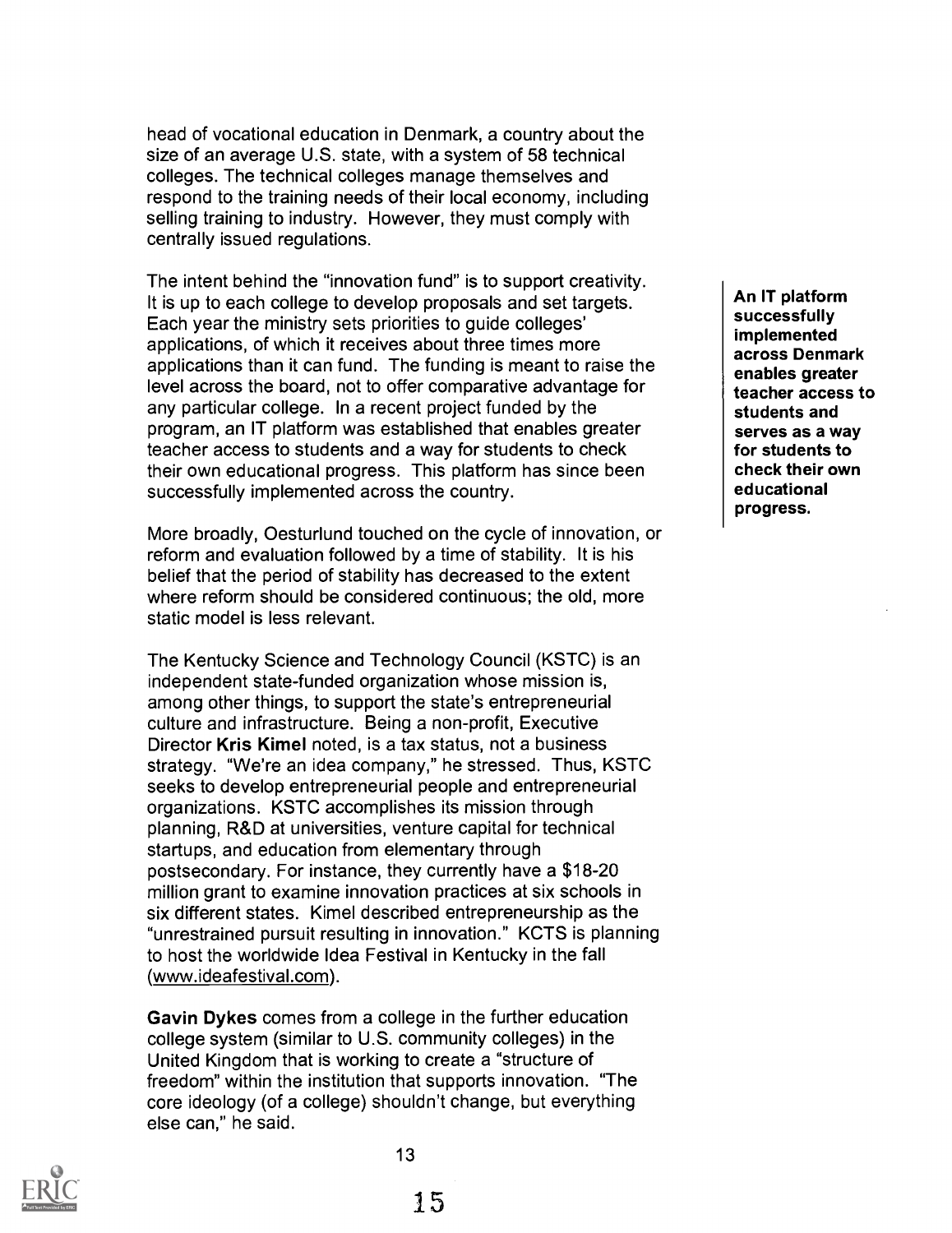All innovation is good, Dykes stated. People are set free when they understand directions for innovation, but it's important not to tie people down so hard that they cannot innovate. Informal connections should therefore be promoted and stressed. In his work, he has come to the conclusion that we should pay attention to the student first and the course second; this gets to the core of motivation. Dykes pointed to the example of blended learning, such as CISCO training programs that combine practical and group work. He is also looking toward implementing "painless capture" of information, such as in Cisco's Network Academy program, where capture happens online, leading to faster and more effective innovation.

Meanwhile, in Georgia, 80 percent of credit programs at the state's technical colleges have been created in the last ten years. Half were created in the last five years. Non-credit courses are changing even faster at these institutions. Kenneth Breeden, commissioner of the state's technical college system, said this rapid adoption and revision of courses is because of a relentless drive to keep programs current and thus innovative. To do this, the system operates under these business principals: (1) do not grant tenure; (2) bring business leaders in on decision-making through local boards selected by the state system; and (3) package programs to meet customers' needs, with the customer being both the student and the employer. Breeden said the system drives standards, which engenders innovation at the college level as they respond to meet the standards.

#### Audience Discussion and Responses

Question: What it is about the structure of credit-bearing courses and programs at colleges that seems to slow innovation?

Responses: There are two different markets in the U.S.-noncredit programs typically are not funded by government and are by definition customer-responsive. Credit programs, which are left up to faculty, change less frequently because they are entrenched. Transitions from non-credit courses to a credit track often are not made.

It doesn't matter whether students take credit or non-credit courses. It's the skills that employers need that count most and the jobs that people can find that are based on their training (Breeden). On the other hand (an audience member pointed

Ken Breeden said Georgia's technical college system drives standards, which engenders innovation at the college level as faculty responds to meet the standards.

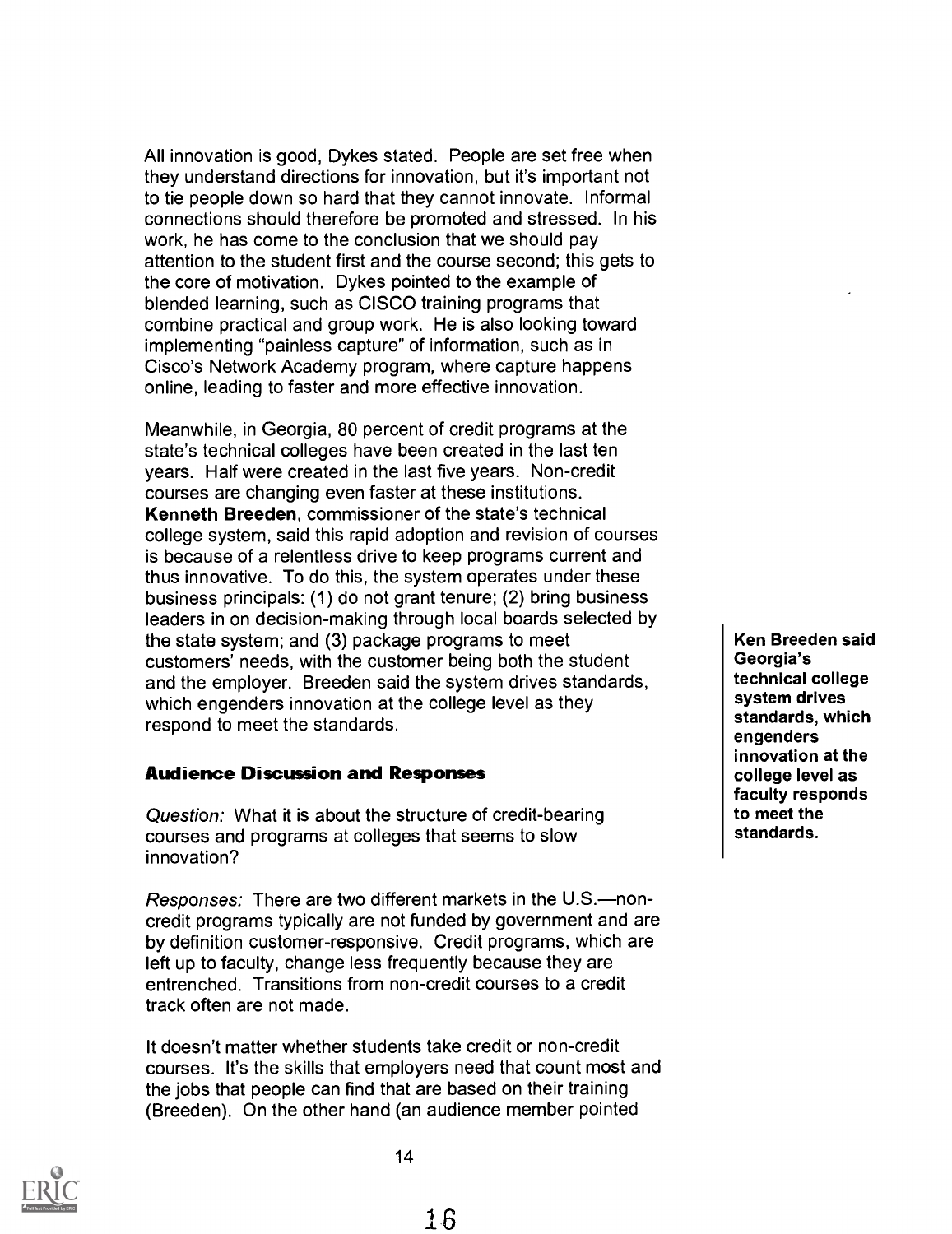out), credit is still the currency for colleges and universities, and statistics show that degrees (thus credit-bearing courses since they are the building blocks for degrees) do matter because they result in higher lifetime earnings.

In Kentucky, the newly restructured community and technical college system takes the approach that everything they teach should be for credit and standardized. Ireland's new qualifications framework has also eliminated the distinction between credit and non-credit in favor of making everything credit bearing and progressive toward both further and higher education (Bird).

Linked to this issue is the concept of electronic transcripts and portfolios, with their emphasis on competencies and skill rather than degrees and courses, and other non-traditional ways to document student success. Perhaps we should not be debating credit versus non-credit because both are out of date, one respondent suggested. The audience agreed.

Question: How can community colleges provide opportunities for faculty to learn about new ideas, considering innovation takes time and requires the chance?

Response: Colleges should encourage pilot or demonstration projects that touch everyone in the school or institution; develop projects in partnership with industry; and finally, find ways to "jump the curb," that is, to infuse innovation and be responsive.

In Kentucky, the newly restructured community and technical college system takes the approach that everything they teach should be for credit and standardized. Ireland's new qualifications framework has also eliminated the duality of credit and noncredit.



15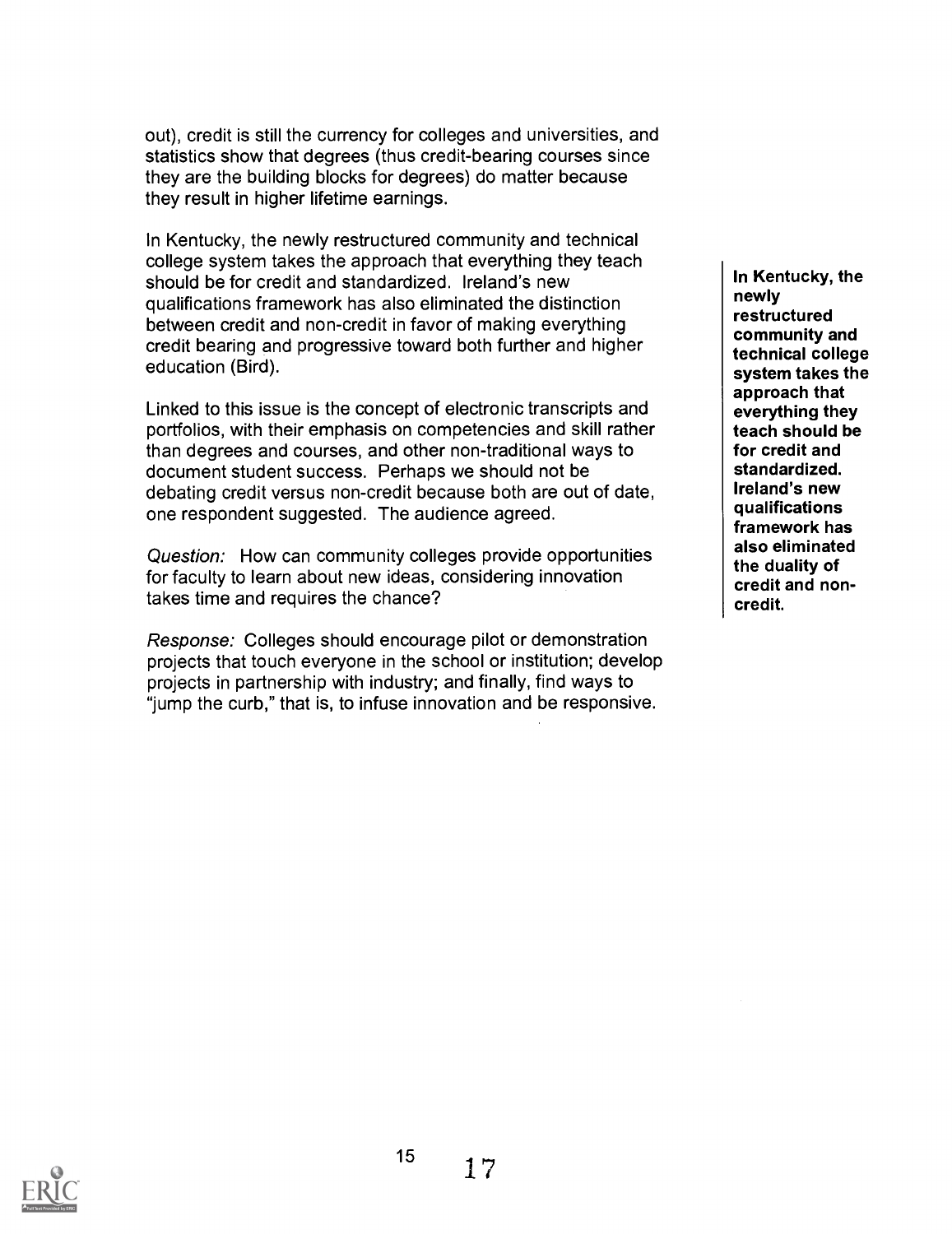## Session III: Increasing Diversity Among

## Learners

Moderator: Keith Bird, Chancellor, Kentucky community & Technical College System Panelists: Deidra Lewis, Vice Chancellor Chicago Community College System Linda McTavish, Principal, Anniesland College, Glasgow, **Scotland** Badi Foster, President, Phelps Stokes Fund Bruce Leslie, Chancellor, Houston Community College System

In U.S. community colleges, non-white students make up more than 30 percent of enrollments, according to the American Association of Community College, and are the fastest growing student segment. First generation college students are more likely to enter a community college than a four-year university. Successive waves of new immigrants going back to the late  $19<sup>th</sup>$  century have conditioned some regions, such as the nation's largest cities and border states. But today a large number of immigrants are settling in areas relatively unaccustomed to serving new populations, such as the rural South and the Midwest. Communities grappling with meeting immigrants' needs must re-think everything from health care to social services, not to mention working to make sure the immigrants' cultures enrich rather than divide the local culture.

This panel was presented with the following questions: What can regions new to serving immigrants learn from those that have a long tradition of a diverse population? How can colleges more effectively meet the needs of first generation populations?

## Opening Statements

Deidra Lewis at the City Colleges of Chicago (CCC), said one of the greatest challenges they face is providing developmental, or remedial, education. The need is large because so many of their students are immigrants or are a product of Chicago's poor public schools. But it is difficult to get funding for developmental education from local sources because of the public bias against it. Critics argue developmental education amounts to paying for the same education twice, once in high school and again in the community college system.

Today a large number of immigrants are settling in areas relatively unaccustomed to serving new populations, such as the rural South and the Midwest.

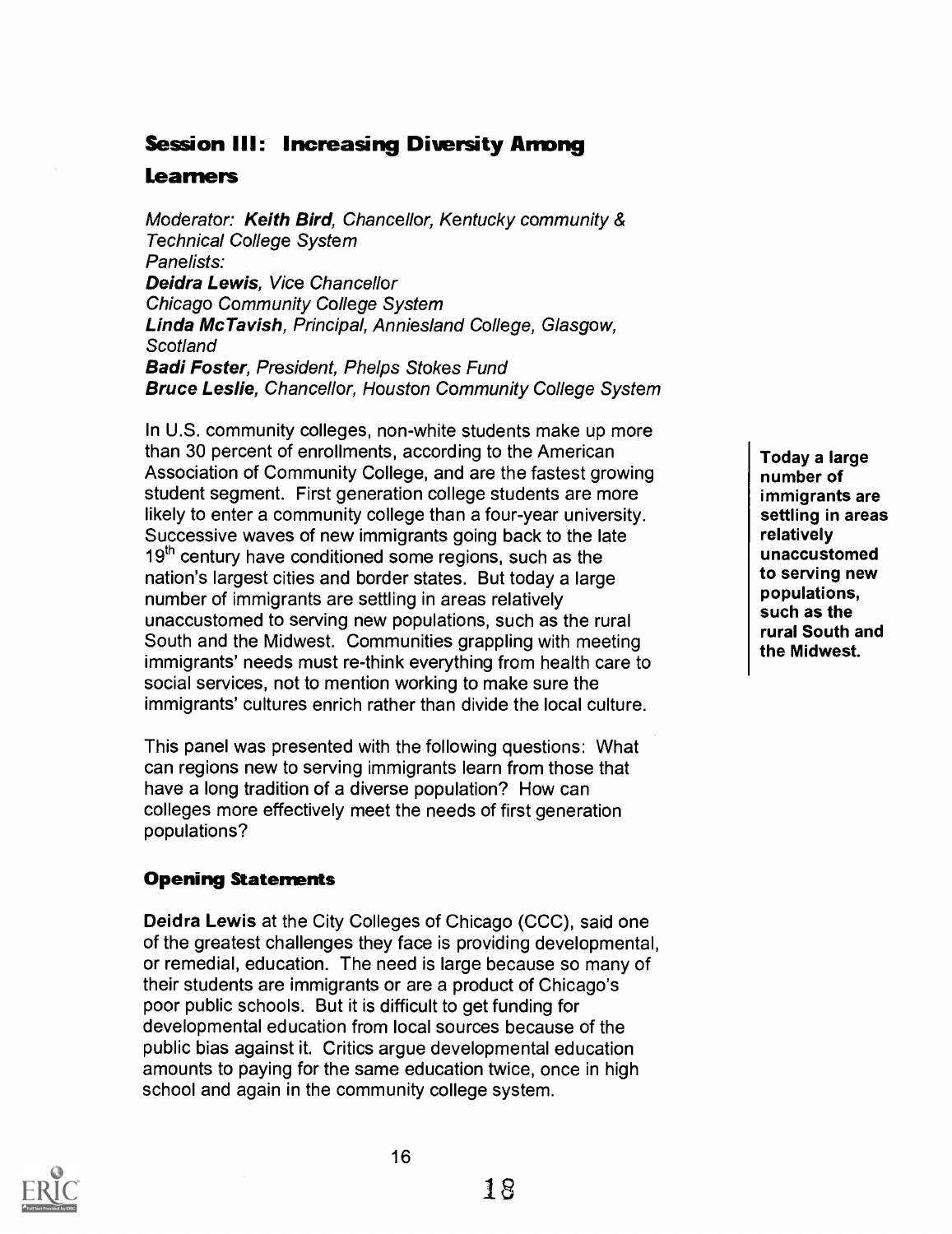The CCC system is immense, with 160,000 students of whom 80 percent are minority and 54 percent attend part-time. The average age of a CCC student is 29, and the average salary of a credit student is \$16,000. Research shows that graduates of the college's vocational programs and associate degree programs realize dramatic wage increases, so there is tremendous value when students complete programs. However, because of the deficiencies that students bring (many of them test below college levels in English and math and need considerable coursework before they can even begin to accrue credit toward a degree), retention is a problem. Lewis points to the need for comprehensive programs that combine basic education needs, such as literacy or English as a Second Language (ESL), with a technical or vocational component that engages students and makes them more likely to continue their studies.

One approach that CCC is trying is a vocational form of ESL that teaches English contextually by applying it in a given workplace. Students can learn technical and vocational content while simultaneously learning English speaking and writing skills. The challenge is to get the legislature to fund programs like this, and therefore there is a need to examine programs' outcomes at the micro and macro level in order to show both individual and community-wide impact.

Houston's community college system has 16 locations, some of which have easily accessible outreach campuses located in places such as former retail stores. Houston has a large and growing immigrant population, mainly Asians and Latinos. The community college system, under Chancellor Bruce Leslie, has worked hard to develop positive relationships with these communities and with the organizations that serve them; one indication of success is that the college was the first American educational institution to be invited to Vietnam since the Vietnam War.

To serve immigrants, the colleges provide easy access to ESL classes, Graduation Equivalent Diploma classes (for high school drop outs), and other basic education courses. "Easy access" means that the classes are free, and that they take place in the immigrant's own communities. If there isn't a campus located near an immigrant neighborhood, the college arranges a convenient location. The college offers ongoing developmental classes, a short-term workforce certificate, and case managers who offer students more individual attention such as guidance during job searches. Through its Institute for Excellence, the college also provides opportunities for students

Lewis points to the need for comprehensive programs that combine basic education needs (such as literacy or English as a Second Language, ESL) with a technical or vocational component.

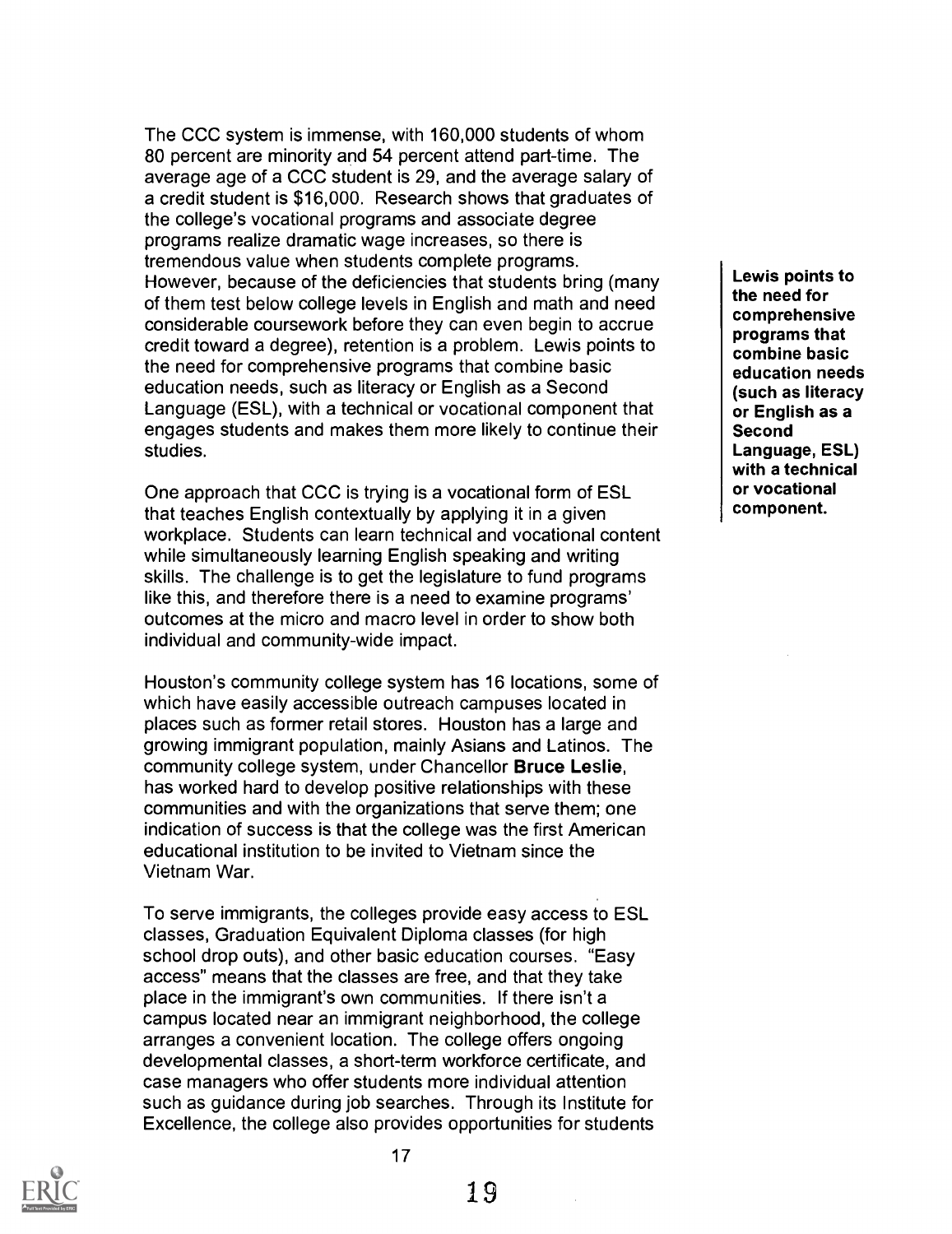to develop life skills, job readiness, and employability skills. There's also an intensive English immersion class, though many immigrants have difficulty participating in it because of their need to work at least part-time immediately upon arriving in the United States.

Texas recently launched a statewide initiative to get more students into higher education. This will require the Houston Community College System to roughly double in size. The rapid growth will mean that the system will have to depend even more on cultivating a diverse faculty and maintaining strong partnerships with local firms that are eager to sell to diverse communities.

Linda McTavish explained to the audience how Anniesland College serves the many poor residents of the inner city of Glasgow. Its diversity challenges include not just different ethnicities and nationalities but also socioeconomic differences. A small, further education college, Anniesland is located in an area that has seen a declining overall population but an increasing immigrant population.

Many immigrants are asylum-seekers and victims of torture, McTavish said. Though immigration to the United Kingdom is controlled by London, its effects are strongly felt in Scotland. Because the immigration policy makers are far from the effects of immigration, they don't predict what adjustments will be necessary to absorb incoming immigrants. Consequently, education policy makers did not have the information to react in time to the increasing waves of immigration, and didn't allocate funding to help institutions like colleges deal with the influx of immigrants. The only way to achieve meaningful change is for policy makers to listen to practitioners who know what is happening on the ground, McTavish emphasized.

Anniesland College also offers an innovative program for immigrants with degrees. The Anniesland area was experiencing a shortage of doctors, so Anniesland created a program for foreign doctors to help them gain the certifications to practice. This aids the immigrants and helps meet a community need at the same time. The most important lessons that they've learned in trying to serve the immigrant populations are that the college must work with the immigrant communities and respect them, and that colleges need to be champions of these issues and present the realities to policymakers.

McTavish pointed out that the best thing Scotland has going for its economy is it's people, including its immigrants, not its

To serve immigrants, Houston's **Community** College System provides easy access to ESL classes, GED classes, and other basic education courses... in the immigrant's own communities.

The only way to achieve meaningful change is for policy makers to listen to practitioners who know what is happening on the ground, McTavish emphasized.

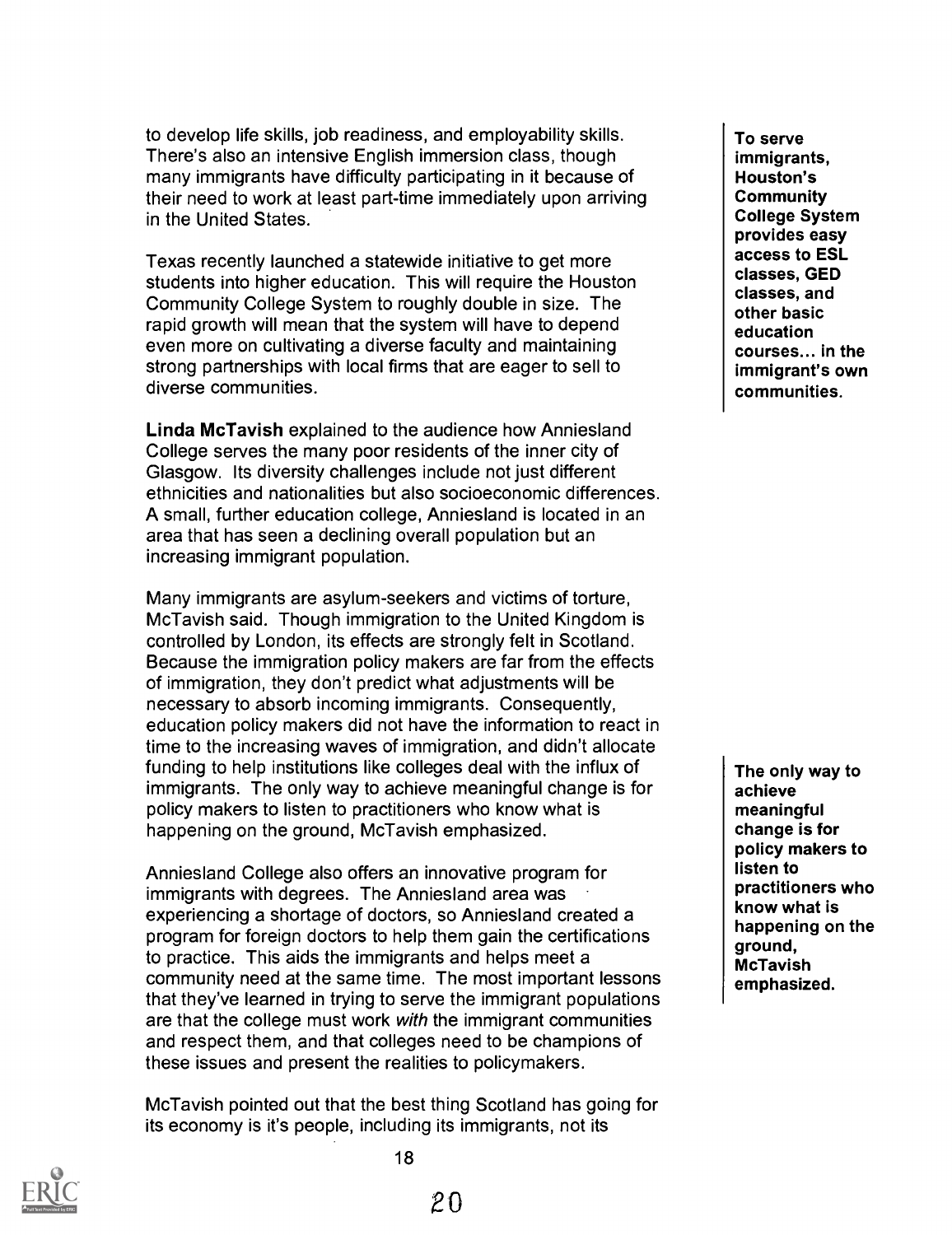location or resources. The country must invest in skills, education, and lifelong learning. Possessing more than one language is a major asset, so when immigrants learn English, they are in a position to make a real contribution to the local economy.

Badi Foster, president of Phelps-Stokes Fund (the oldest continuously operating foundation in the U.S. that focuses on the needs of African-Americans, American Indians, and the rural and urban poor) said that the fundamental question those involved in community colleges should ask themselves is: What should institutions and funders be doing? The City College of Chicago, he suggested, should focus on its role in creating community and social capital. Someone at the college needs to step forward and say, "This college has another role to play in addition to classroom education—that of building a civic structure that allows citizens to connect and learn from one another so that our social fabric is stronger." Without this level of advocacy about the importance of what you are doing, Foster said, you will never get the adequate funds you need from government and non-government sources.

Community colleges need to review their missions and structures. Foster suggested you must constantly ask, "Who are we serving, what are we doing for them, and why?" In many cases, institutions and governments already have an immigration policy. What they don't have is a policy for immigrants. To really be able to work with a diverse population, colleges need faculty and staff who can address and welcome new people, who can say "hello" to a stranger with warmth. If you can develop ways to address the needs of immigrants who are degreed and who are professionals, then you will be creating intellectual capital for your communities.

Foster further noted that the events of September 11<sup>th</sup> have changed the landscape. Now more than ever, there is a need for courageous, bright community college leaders to define what security means in the 21<sup>st</sup> century, and what the role of community colleges can be. These college leaders must elevate the discussion on how to mobilize our assets.

"It is also time we all acknowledged that reform in K-12 education won't work if there aren't adults with living-wage jobs in children's lives. It's time to think about wealth creation as a way to address these larger problems," Foster said.

19

Someone at the college needs to step forward and say, "This college has another role to play in addition to  $education - that$ of building a civic structure that allows citizens to connect and learn from one another so that our social fabric is stronger."

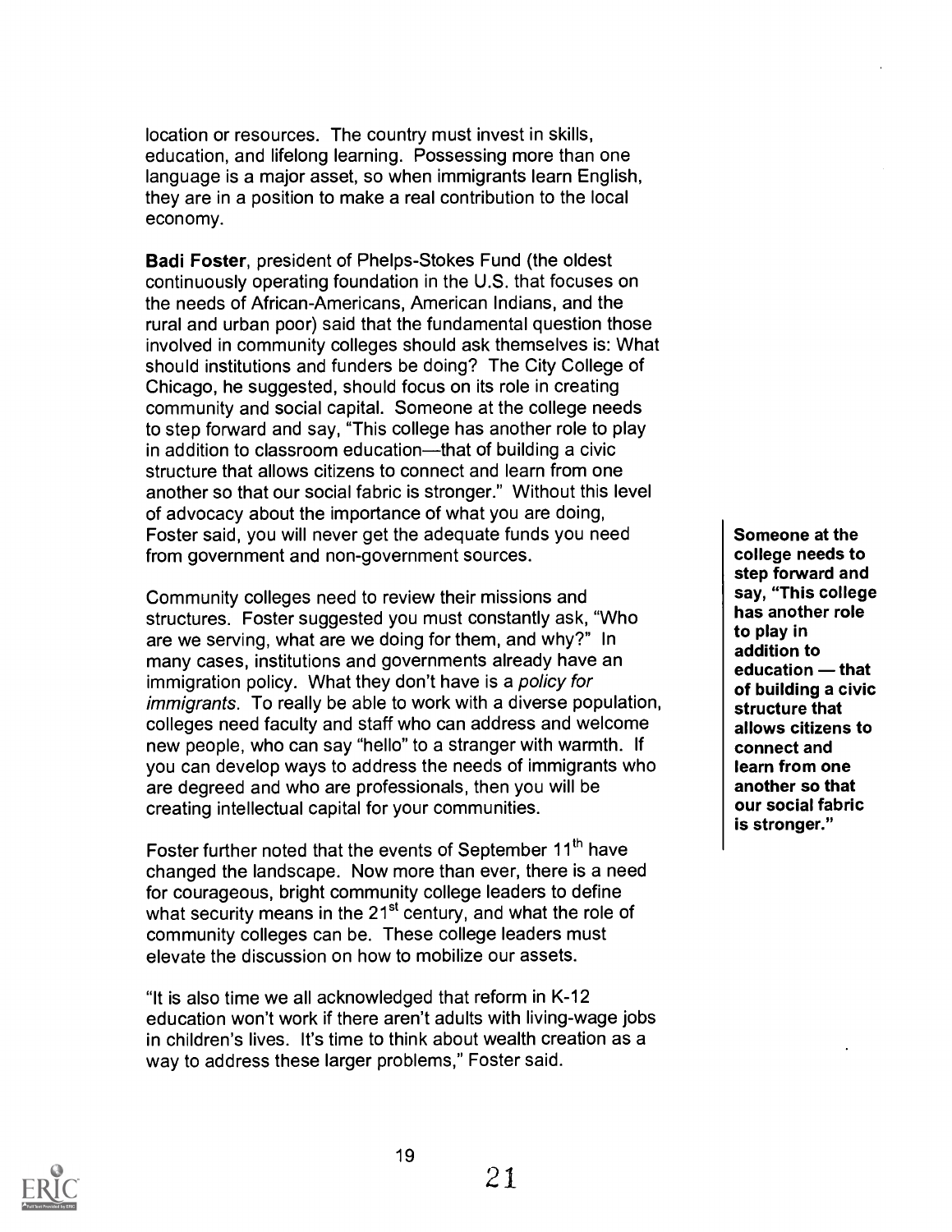#### Audience Discussion and Responses

Question: There is an impending public policy crisis for community colleges, regarding their open-door policies. Colleges are facing drastic budget cuts at the same that they are trying to deal with growing numbers of high school graduates and growing numbers of unemployed with needs for training. Many legislatures and college systems are now questioning their investments in remediation while we're in this crisis. How do we deal with the open door policy in this new budgetary context?

Response: "Often the challenge is not the actual amount of funds. It's getting them out of their silos." There are several accountability questions that colleges must ask when determining how they can best spend their scarce resources: (1) Are students more prepared for post-secondary education? (2) Are students more successful in their chosen fields? (3) Are more students enrolling in the college? (4) Are students more prepared for life and work? (5) Are communities benefiting? Without a positive response to this last question, in particular, all the rest do not matter. Community colleges ultimately need to be investing in people and strengthening their communities (Bird).

The Chancellor of the City Colleges of Chicago believes that some post-secondary education must be available to every high school graduate. He wants CCC to be a leader in raising academic standards. To promote this goal, CCC is working with public schools and four-year colleges to align courses and standards. CCC has articulated courses to facilitate transitions between secondary school and City College, and between City College and higher education (Lewis).

Question: Throughout the history of vocational education, its basis has been preparation for living-wage jobs. What can community colleges do to help develop the demand side of the labor market, to promote better jobs?

Response: City Colleges of Chicago are primarily working on raising individuals' skill levels, but before they focus on a program that develops specific skills, they make sure that jobs exist in that field (Lewis).

Firms don't spontaneously decide to create higher-wage jobs. However, they do consistently say that they can't find skilled

Colleges are facing drastic budget cuts at the same that they are trying to deal with growing numbers of high school graduates and growing numbers of unemployed with needs for training.

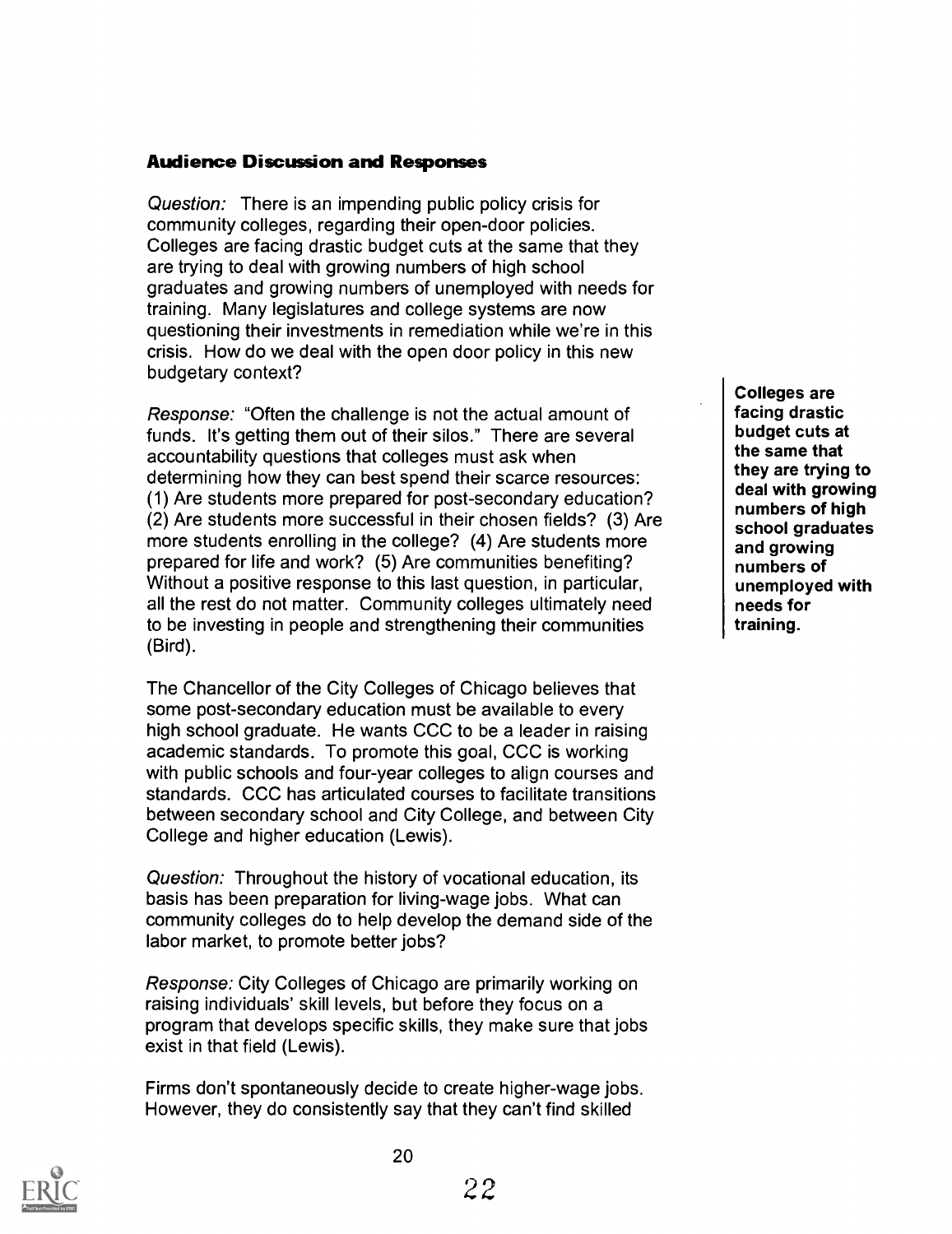workers. If community colleges give them the skilled workers they need, industry will create the jobs and the wages to absorb them. It is crucial that faculty be involved in this process of communicating with and developing relationships with industry. For example, one faculty member in the Houston Community College System formed a relationship with the area's process control firms, and it now offers internships on drilling platforms to HCCS students (Leslie).

Where is the *community* in community colleges if all you do is vocational education? Colleges need the leadership and moral vision to say to business leaders that low-wage jobs are not how you create wealth in a community (Foster).

Question: In many areas, teachers' unions are very strong and can be resistant to change. How can college administrators persuade faculty that addressing the needs of immigrant populations is important, and help them be more confident in dealing with different populations?

Responses: Some faculty members are already leaders, and colleges can use them to help nurture new and adjunct faculty (Lewis). Community colleges train everyone but themselves; they often neglect faculty and staff development. A two-way staff development structure that makes use of the abilities of mentors can be beneficial for both sides. Furthermore, colleges should get their faculty more involved with business and industry. This gives them opportunities for interaction with people outside the college structure, which benefits not only the workforce trainers and educators but the liberal arts faculty (Leslie).

"What [directed to audience] are you doing to develop yourself?" What colleges need to do is get its leaders to develop themselves and then share their experiences with their faculty and staff-not only what they've learned, but also their fears (Foster).

In Glasgow, all the colleges work with disadvantaged populations. They emphasize skill development of their faculty and staff for working with such groups. They hold special training sessions for staff and faculty on community outreach, because outreach is the most important way for the college to establish relationships with immigrant groups. The British government has opened up the system and made it more flexible so that some communities can run their own outreach programs to access local population. The colleges partner with local organizations and tailor their programs to specific local

**Community** colleges train everyone but themselves; they often neglect faculty and staff development. A two-way staff development structure that makes use of the abilities of mentors can be beneficial for both sides.

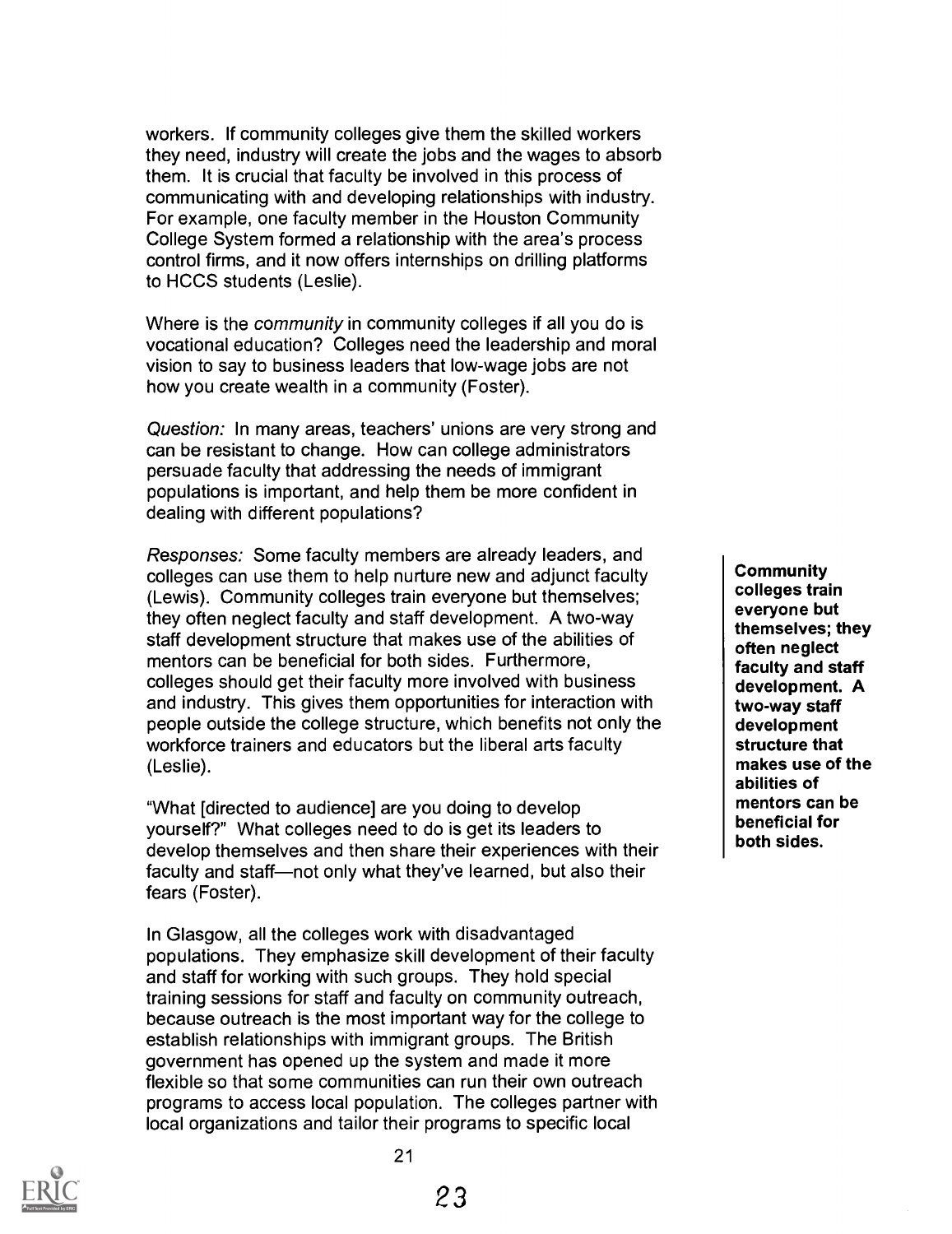populations. This works best when the outreach staff are able to help build a sense of community among immigrant groups (McTavish).

Concluding Remarks: It's time for all colleges to look to the higher purposes of why they are here and the responsibility they have in some of the larger issues we as a society face (Bird).

 $\mathcal{A}^{\mathcal{A}}$ 

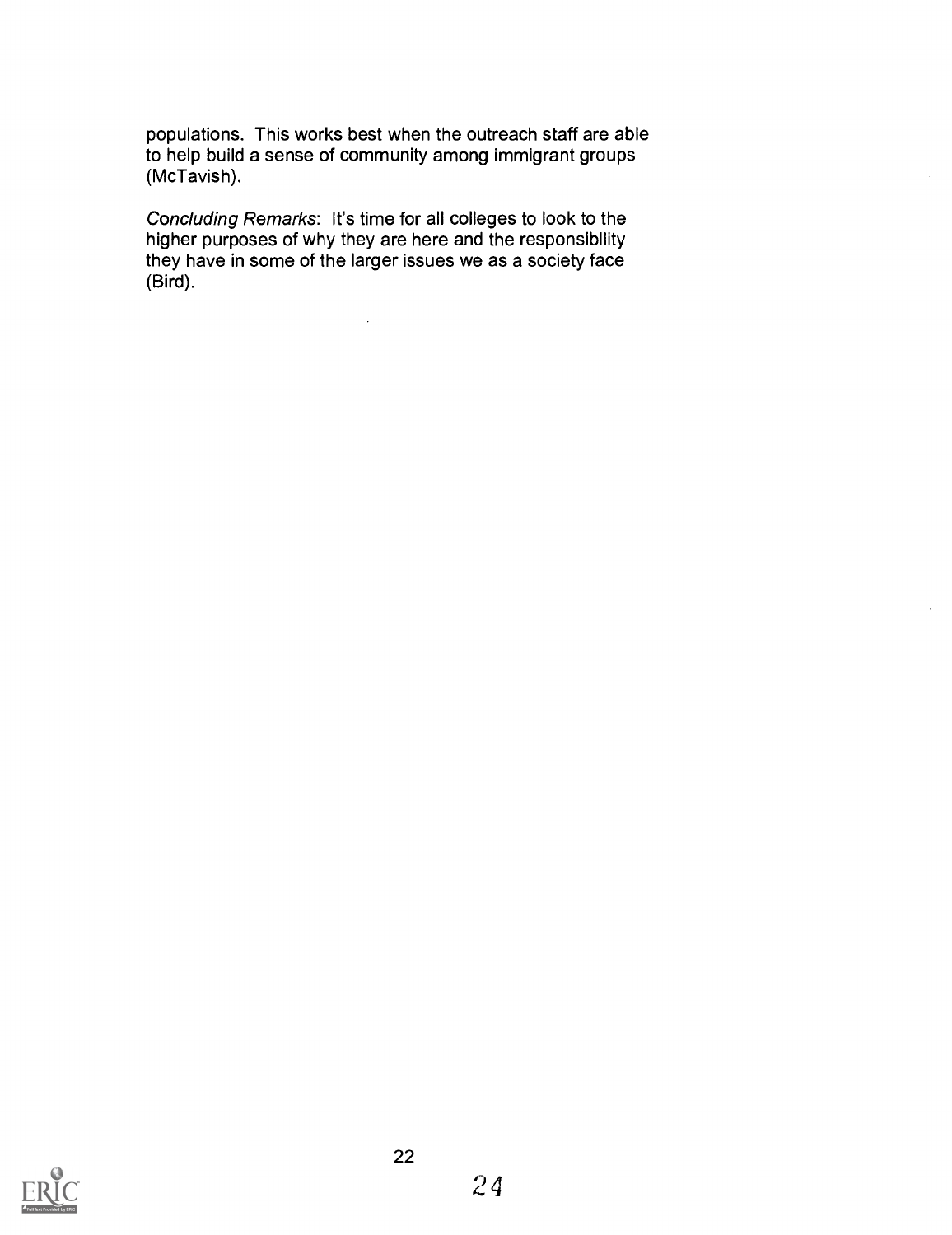# Session IV: Raising the Bar to Meet Rising Aspirations

#### Moderator: Greg O'Brien, Chancellor, University of New **Orleans**

Panelists: **Eamon Tuffy**, Head of Development and External Services, Institute of Technology-Tallaght, Dublin, Ireland Michael Skolnik, William G. Davis Chair in Community College Leadership, Ontario Studies in Education of the University of Toronto, Canada

Anthony Carnevale, Vice President, Educational Testing Service, Washington, DC

Katherine Boswell, Director, Center of Community College Policy, Education Commission of the States, Denver, Colorado

In the U.S., parents often encourage their children to attend four-year colleges because of the higher status accorded to baccalaureate degrees compared to a two-year associate's degree and because a baccalaureate degree leads to higher lifetime earnings. However about a quarter of students starting four-year institutions never complete their degree, leaving students with few marketable skills and employers without skilled technicians. Similarly, vocational and technical programs in Europe have been struggling for years to attract students. From employers' perspectives, advanced computerdriven machinery and modern manufacturing and quality control processes require higher level thinking and problemsolving abilities among technicians compared to previous generations. In countries such as Ireland and Finland, the response to this issue has been to allow technical educational institutions that previously offered two and three year qualifications to confer applied baccalaureate degrees in order to attract more students and produce higher caliber graduates.

But is this the right solution? Should community colleges remain providers of only pre-baccalaureate credentials or begin to offer selected applied baccalaureate degrees? What does this do to the community college mission? What would this mean for at-risk populations? These are the questions posed to the session's panelists.

#### Opening Statements

The Irish government renamed the country's 13 Regional Technology Colleges Institutes of Technology in the mid-1990s and upgraded them by enabling individual institutes to confer

23

25

From employers' perspectives, advanced computer-driven machinery and modern manufacturing and quality control processes require higher level thinking and problem-solving abilities among technicians compared to previous generations.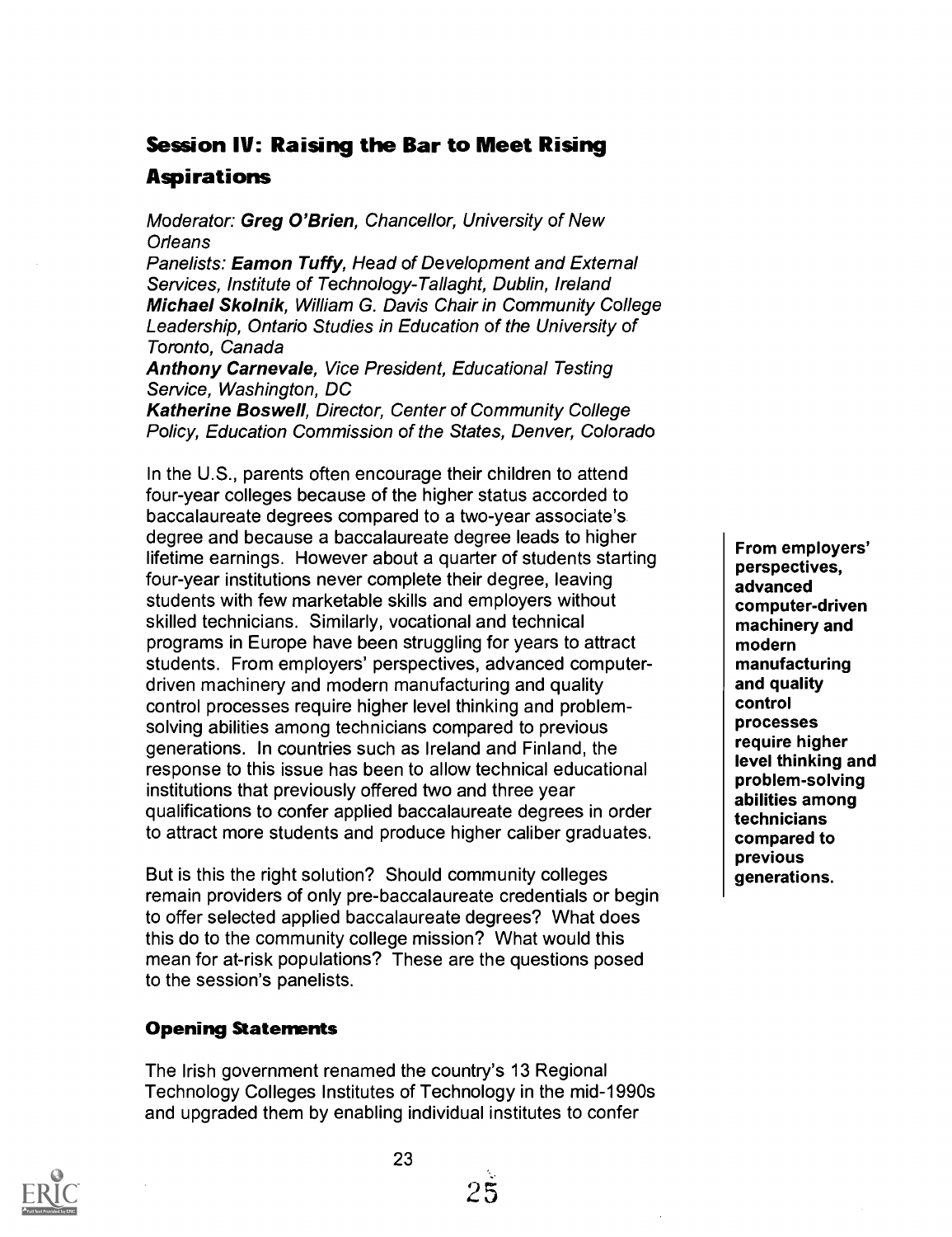qualifications ranging from one-year certificates to three-year National Diplomas. The institutes undertake research and development (R & D), though of a more applied nature than the Irish universities. Eamon Tuffy from the Institute of Technology-Tallaght said the transformation of Ireland's technology colleges was in response to the tremendous technology-based economic growth, a result of inward investment in Ireland over the past decade. Ireland recently adopted a new national qualifications framework encouraging working adults to re-enter the educational system and upgrade their skills. Tuffy said the need to bring these workers back into the educational system is acute because of a decline in the school age population (although Ireland has a younger work force than most industrialized nations) combined with a diminishing interest among young people in science and engineering programs. Hence, fewer are entering the pipeline for technology jobs. The educational trend in Ireland is that every element of learning should receive credentials. The system emphasizes access, transfer, and progression. Tuffy noted working to a greater extent directly with companies to train incumbent workers is a continuing struggle.

Michael Skolnik brought to the discussion the perspective of the Canadian system where the government has recently established procedures for community colleges to confer specific baccalaureate degrees, particularly applied degrees. Skolnik began his remarks by suggesting that if we concluded that the present degree structure is obsolete in the second session of the day, this discussion is like rearranging the deck chairs.

The question of whether to create community college baccalaureate degree programs cuts into the heart of the institutional identity, Skolnik said. There are two distinct rationales for community colleges offering baccalaureate degrees. First, access: Some argue that geographical distance can be an impediment to completion of four-year degree programs; rural areas have low completion rates compared to cities. Though students have the opportunity to transfer to a four-year college, most in fact do not. In British Columbia, for example, the decision to "upscale" the community college has increased the number of university graduates.

The second rationale is the critical need in industry for people with more advanced, applied technical training than two-year community college degrees. Universities are not providing this. There is no mapping between community colleges and universities, thus you can increase the level of learning at

The question of whether to create community college baccalaureate degree programs cuts into the heart of the institutional identity, Skolnik said.

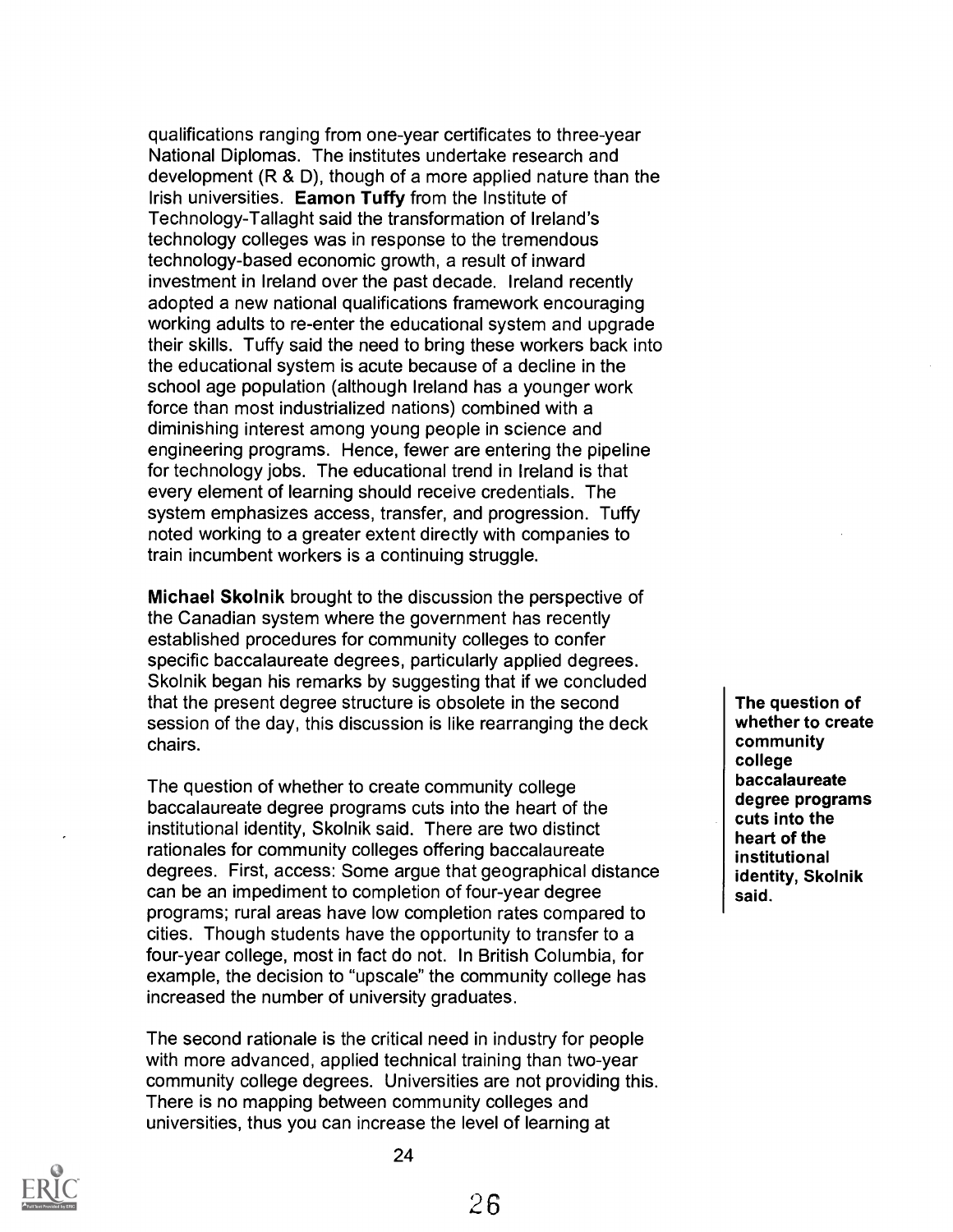community colleges and not duplicate. There is a lot to learn from Europe in this arena where applied degrees garner a lot of respect and remain consistent with community college mission. In Canada, the government recognizes this gap and created a board to establish procedures whereby community colleges can apply for accreditation to award specific baccalaureate degrees.

Anthony Carnevale, from the Educational Testing Service, brought to bear the demographic and economic data driving the debate for a larger pool of degreed workers. From 1970 to 1983, the value of a college education declined by half as the baby-boomer generation with its relatively high educational levels joined the workforce, boosting the supply college graduates and pushing down the wage premium. The 1983 recession and resulting restructured economy, however, weakened unions (through massive layoffs) and increased the value of education because higher skills were needed to run the machines that replaced lower-skilled workers. After 1983, even though there were a greater number of educated workers, the wage premium between high school and those with "some college" doubled. Carnevale noted that the shift in value of skill happened very rapidly, especially in America because of workplace flexibility (it is easier to get hired and get fired). His essential point: The value of skills is high, is increasing rapidly, and is likely to continue to increase. Plus, we are about to retire baby boomers, thus we will be 20 million or so "some college" workers short, he said. The implication favors increasing the skill levels of the emerging workforce however possible.

The risk for community colleges in offering baccalaureate degrees, according to Katherine Boswell of the Educational Policy Commission (created 35 years ago by the Governors as a national clearinghouse on education), is nothing less than losing the culture of open access and responsiveness to community needs that makes them what they are today. Boswell's concern is that the university culture that rewards research over teaching and theory over practice will prevail, if community colleges move up the educational food chain. "It's strong," she said, "and very difficult to fight against." The drive toward this culture stems more from pride than need.

However, Boswell recognizes that there is a public policy interest in four-year applied baccalaureate degrees. In Arizona, she said, the legislature authorized colleges to grant baccalaureates but the Governor vetoed it. "Why," she said, "are we letting universities off the hook?" University presidents

According to Carnvale, the value of skills is high, is increasing rapidly, and is likely to continue to increase.

Boswell's concern is that the university culture that rewards research over teaching and theory over practice will prevail, if community colleges move up the educational food chain.

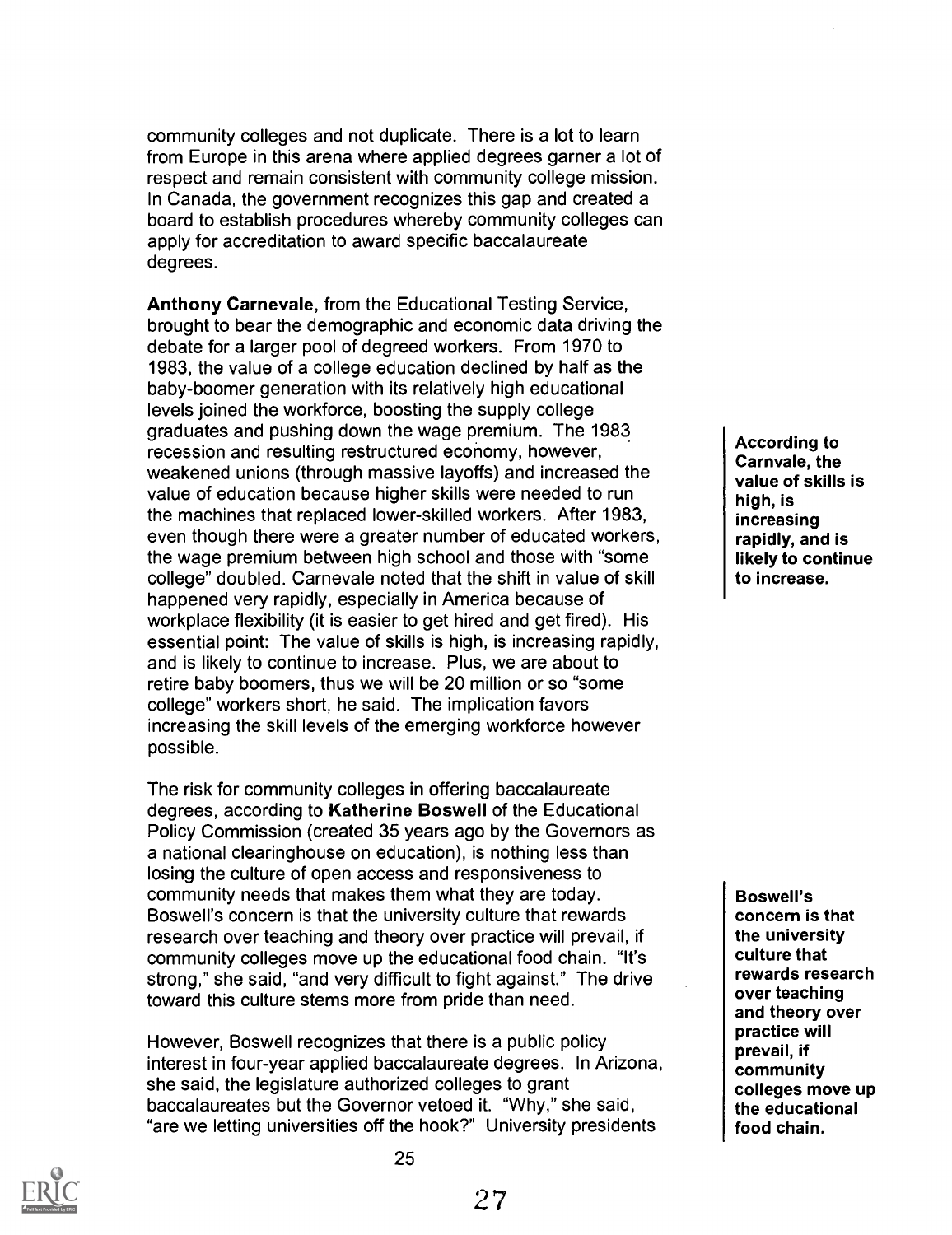say there are no rewards for, and they cannot get faculty interested in applied baccalaureate degrees—perhaps we need to provide the rewards, she suggested. Still, community colleges are going to change, Boswell said. The more connected community colleges are to the community the stronger the institutions will be.

#### Audience Discussion and Responses

Question: What are the tensions between awarding baccalaureate degrees and keeping a community college focused on its current mission? If community colleges move toward offering baccalaureate degrees are they writing off other missions?

Responses: While advocates of the movement say it's just one more tool to help students, policies might suggest otherwise. In Ireland there is a threat to "upscale"; many want the institutes of technology to become universities because that is where personal prestige can be gained. At the same time Ireland is experiencing more reverse articulation, with university dropouts entering Institutes of Technology (Tuffy).

The difference in the U.S. is less a story of two-year vs. fouryear programs and more about the degree of workforce focus (Carnevale).

Comment: Even though community colleges are usually viewed as being able to be all things to all people and have a history of managing multiple missions, the introduction of baccalaureate program seems to pose a unique threat because it is such a fundamental change and could quickly overshadow traditional roles. In the evolution of education we may eventually be headed for the elimination of two-year colleges in the U.S. (Carnevale). The audience speculated about the nature of the shift with the possibilities of six-year high schools (thus eliminating community colleges altogether), or perhaps, since many view the last two years of high school as wasted, two-year high schools.

Concluding Remarks: In the end, the panelists and audience members mainly stressed that access and open door policies should be preserved above all, as well as a need to continue community colleges' commitments to respond to the local community and economy.

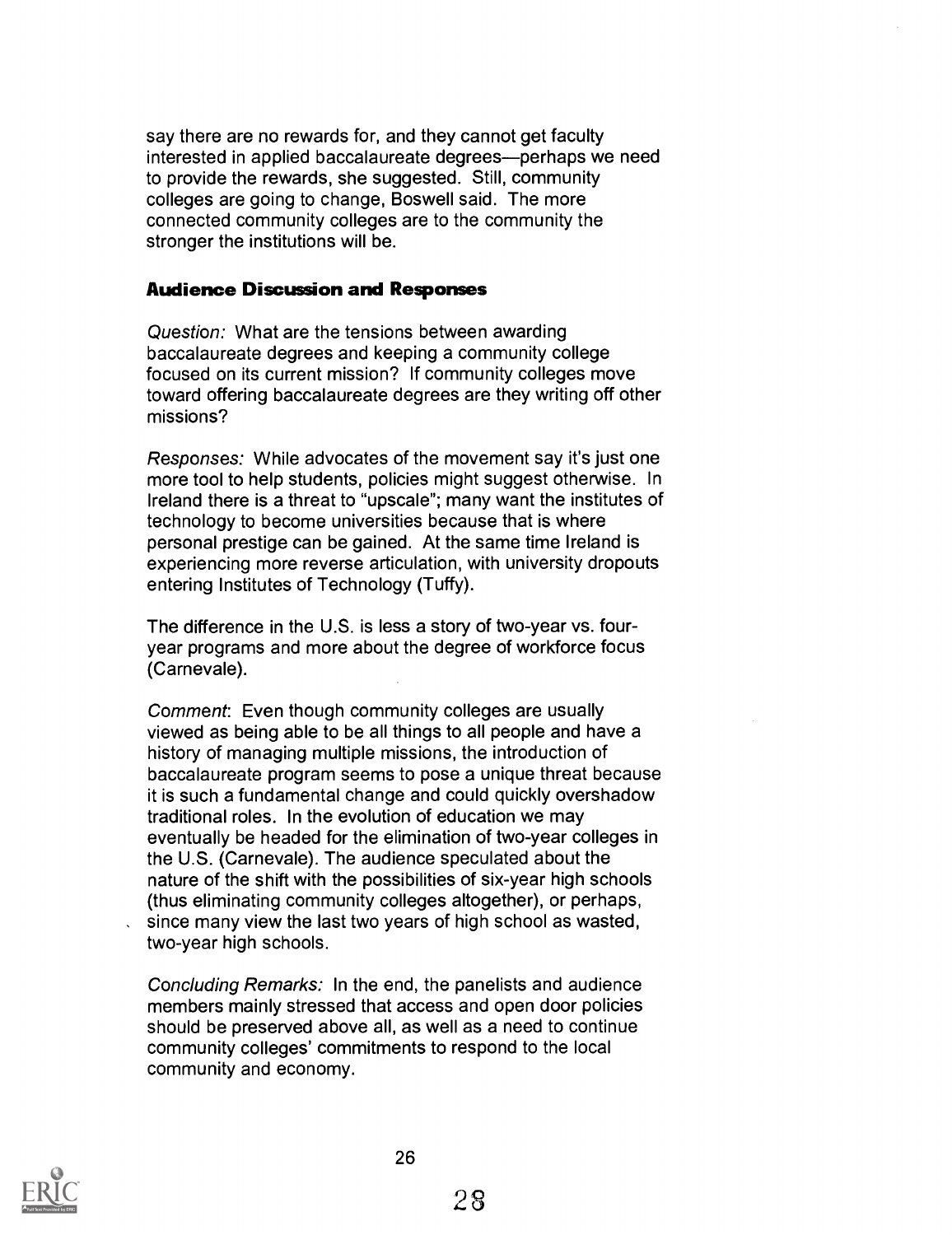# Benchmark Practice Breakout Sessions

## Focus: Cultivating Rural Economies

Many less rural and less populated regions are grappling with declining employment in agriculture, decreasingly competitive manufacturing economies compared to developing countries, and weak transportation and communications infrastructures. In addition, many of the most educated young people are leaving for the employment opportunities and amenities of larger cities. In rural regions, community and technical colleges face multiple challenges. They must provide for a range of interests for students while also helping create, attract and support businesses that will sustain a strong regional economy

#### Greg Rutherford, Haywood Community College, North Carolina

Building entrepreneurial skills training into every part of community college curriculum

Haywood Community College, located in the western mountains of North Carolina, runs its Entrepreneurial Learning Initiative with the goal of eventually integrating entrepreneurial skills and perspectives into all of its programs. The closure of several large local employers jump started the initiative about a decade ago. The first program the college re-engineered was crafts production. "It's not enough to be an artisan, you have to know how to market too," Rutherford said.

Haywood promotes the tenets of the new workplace in its programs: global, technology-driven, dynamic and diverse, entrepreneurial, and team- and service-oriented. Rutherford noted that the root of the rural economy has long been entrepreneurial; farmers make technology, sales, and marketing decisions. With the impact of the factory, people gained greater security in their employment but lost the entrepreneurial perspective on career life. With the new economy, entrepreneurial necessity is again more commonplace.

Rutherford outlined the entrepreneurial skill sets the college teaches and discussed how Haywood implemented the initiative.

Rutherford noted that the root of the rural economy has long been entrepreneurial; farmers make technology, sales, and marketing decisions.

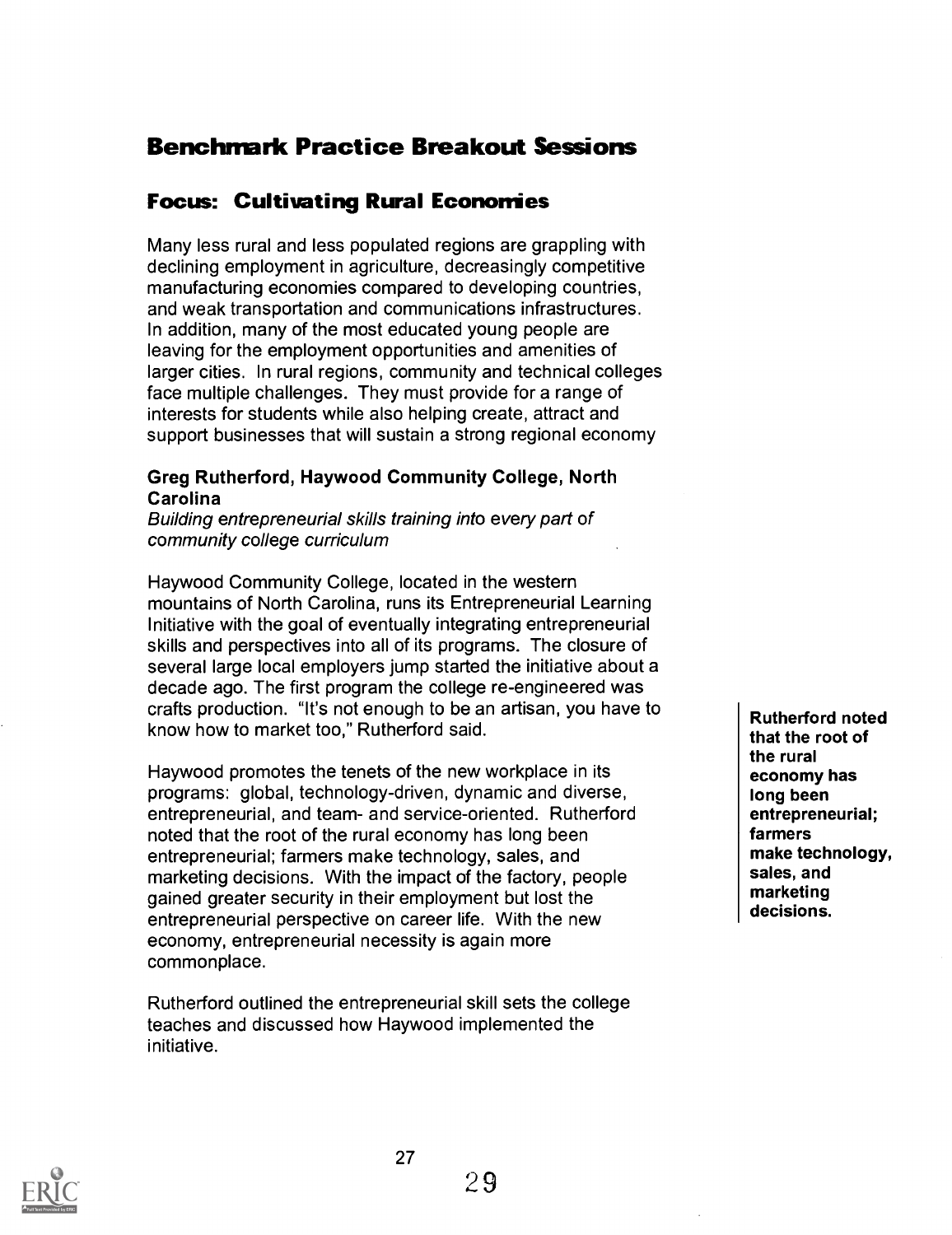## Wolfgang Kremser, Fachhochschule Vorarlberg GmbH, Austria

Supporting an advanced industrial base

The Vorarlberg region in mountainous western Austria is located in the heart of Europe but is very rural. At the same time, it is the most industrialized region in Austria. Vorarlberg has only four percent of the Austria's population but eight percent of its exports. They never had labor unions, and there are no universities in the area. The structure of their education system has been primary, secondary, apprenticeships/ vocational colleges, advanced secondary schools/colleges, and now Fachhochschule. Two concerns in the region are a decline in apprenticeships and the out-migration of youth.

The goal of the Fachhochschule, which offers a range of postsecondary degrees (through post-graduate), is to provide higher education through science and technology. It is a university of applied science with a stated mission to be a partner for business and has very close links to the region's business community. The school offers a broad-based education with strong emphases on R&D and social skills. Students must complete at least ten projects with industry, including case studies in their second semester, working directly with business in their third, and completing actual industry projects in their fourth. Increasingly, instructors have shifted from a teaching to a coaching mode. Kremser further discussed how the schools serve business.

#### Henrik Oelund, Technical College of Jutland, Denmark Developing entrepreneurs and encouraging young start-ups

The college, located in Hadsden (population 7,000) has a philosophy that is very much like Haywood's. It uses the enterprise scenario model as much as possible. With a focus on entrepreneurship, the school can help businesses expand. The college Oelund represents is not a local college, but has dormitories and draws students from across Denmark. The region's unemployment rate is between four and five percent, its youth population is low, and there is, at present, a decline in entrepreneurial activity.

Oelund outlined how they helped local retail and industry associations come together and agree that they need to attract new people to the area. He explained the Joint Association's budget and entrepreneurial focus. The association sponsors evening cafes (three hours per week for eight weeks), annual entrepreneurial weekends, and offers free consulting for

Fachhochschule students must complete at least ten projects with industry, including case studies in their second semester, working directly with business in their third, and completing actual industry projects in their fourth.



28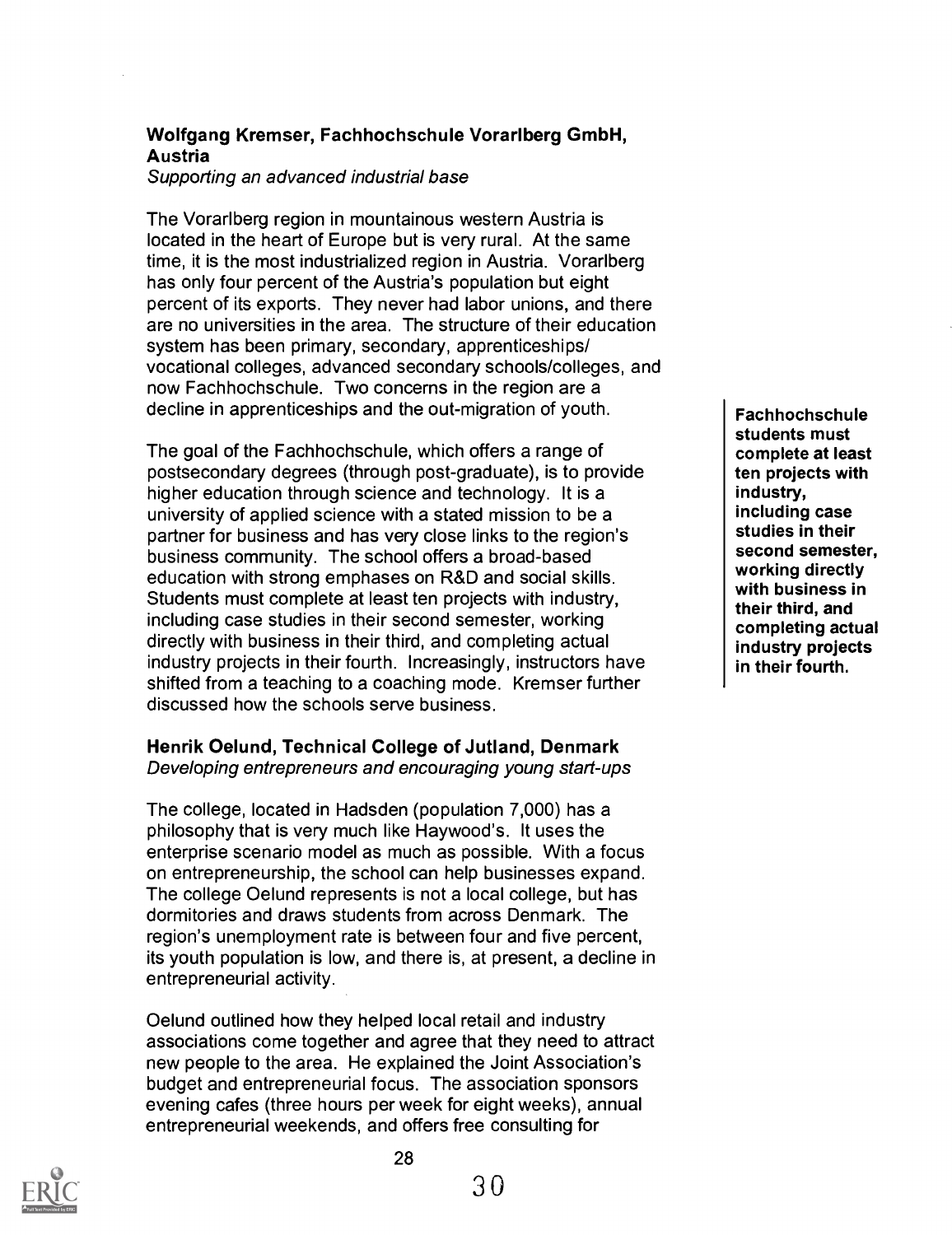potential entrepreneurs. The college has 24 students presently active in the post start-up consulting phase; that is, these students have already begun their businesses.

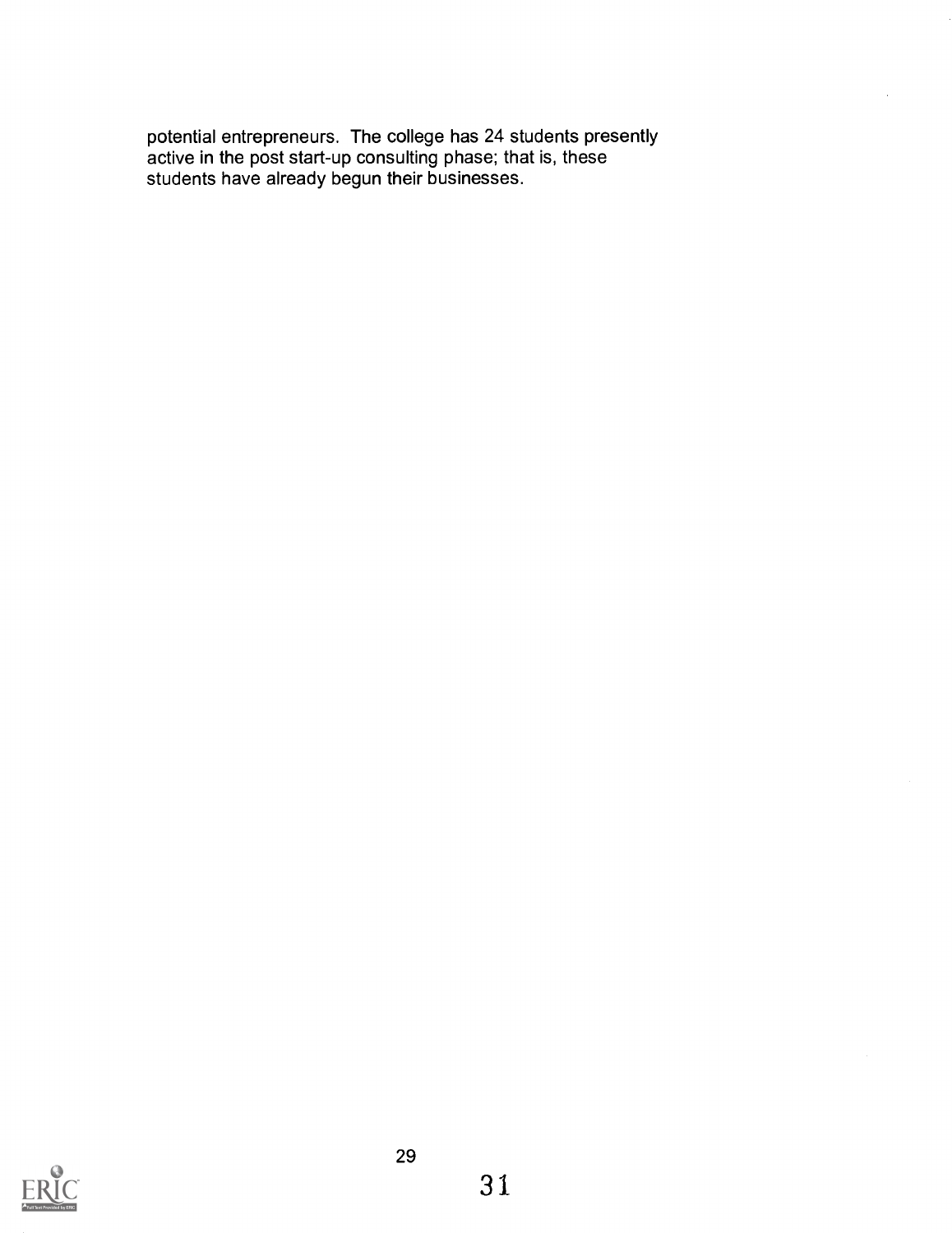# Focus: Meeting the Needs of Inner City **Economies**

## Sheldon Friedland, Kingsborough Community College, Brooklyn, New York

Virtual Enterprises as a tool to engage students

Kingsborough Community College (KCC) is located in Brooklyn, New York and serves a very diverse and often poor student population. Friedland described the college's travel and tourism programs which have grown rapidly because of an expanding labor market. But after years of success, the industries began to report back that the level of skills the graduates was declining. In 1994, the Board of Education traveled to Austria to observe an innovative system of Virtual Enterprises (part of a European network of practice firms) at business (commercial) colleges that trade with each other as a means of teaching students entrepreneurship and management skills in a business context. The New York City Board of Education then provided funding to begin a virtual enterprise center at Kingsborough Community College and in New York City public high schools.

A recent evaluation of the Virtual Enterprise program documents its successes in engaging students and increasing retention. Students devote more time to the course and show enthusiasm about the enterprise experience. To help document the skill attainment associated with students' development, KCC is partnering with Johns Hopkins University to apply career transcripts, a growing document that shows an individual's accrual of skills.

Lea Campbell, Baton Rouge Community College, Louisiana Customized technical training for public assistance recipients

Baton Rouge Community College, a relatively new institution in Louisiana, recognized a need to work with low-wage employees to help them move to better jobs . The college is tapping into a state initiative that provides intensive counseling, tuition reimbursement and services such as transportation and child care assistance to individuals coming off public assistance and moving into the workplace. The five components of customized basic/technical skills training program are

To help document the skill attainment associated with students' development, KCC is partnering with Johns **Hopkins** University to apply career transcripts, a growing document that shows an individual's accrual of skills.

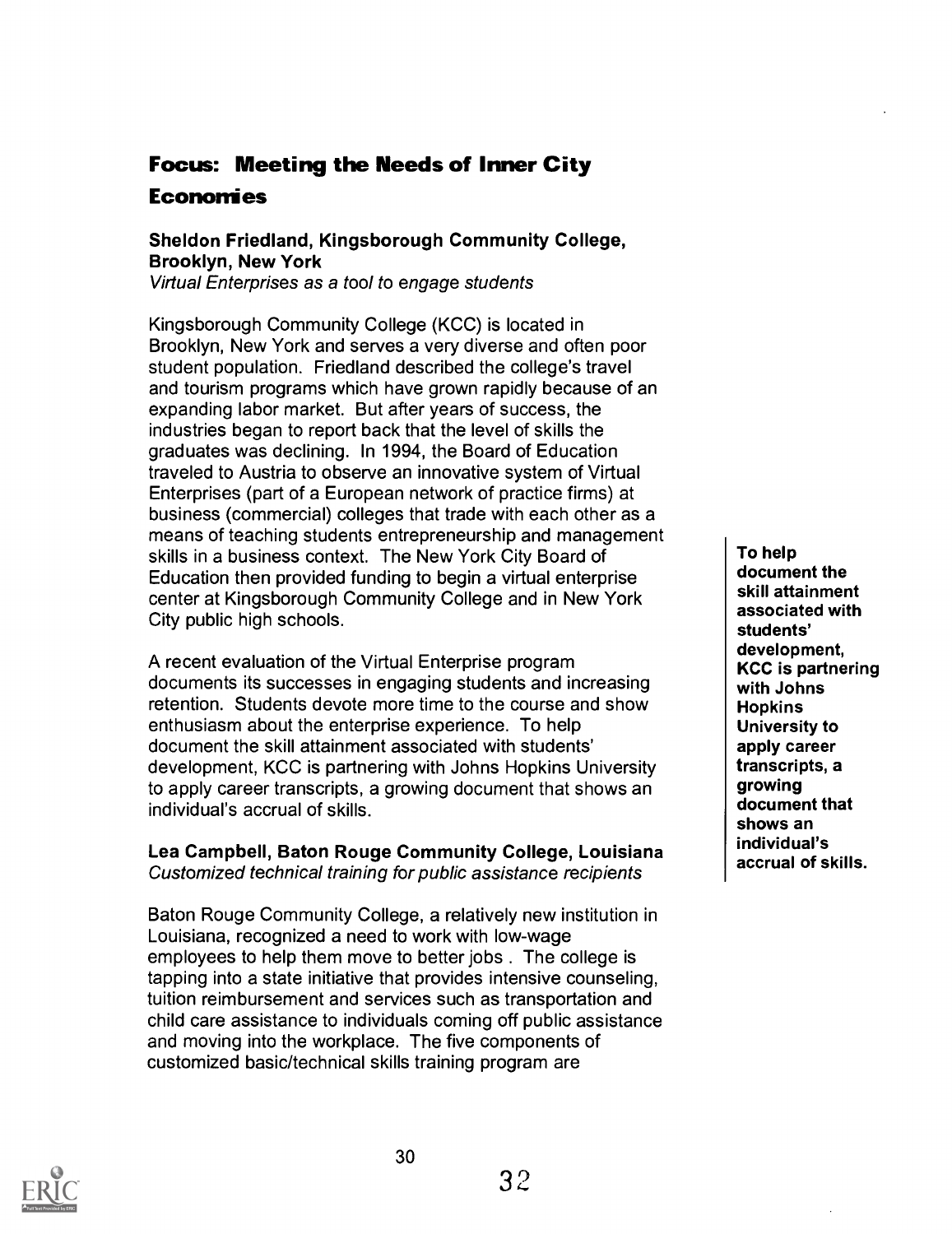- 1) Employment action plans scheduling learners into "fast track training."
- 2) Basic skills instruction tied to technical skill training and workplace requirements.
- 3) Technical skill training leading to portable credential and employment.
- 4) Support services of childcare and transportation provided, to complete the employment action plan.
- 5) Customized training with resume/portfolio and employer connections for exiting learners.

A large focus of what they do is working with employers to identify career ladders for low-wage workers. For the program's website go to www.theltc.net/tanf/default.htm.

## Linda McTavish, Principal, Anniesland College, Scotland

Anniesland College, Linda McTavish told the audience, is moving away from centralized learning toward learning hubs. By thinking globally and acting locally, the college will contribute to the creation and maintenance of world class skills and knowledge in Scotland. It provides local access to learning and falls under national performance standards. The college uses information technologies to extract the maximum advantage, not to replace other methods; McTavish feels technology-supported learning is still in an emerging stage. Partnerships, such as the Trans-Atlantic Training and Technology Alliance, are important.

She gave a few examples of college programs. For instance, they have a program with the Prince's Trust to work with disadvantaged youngsters and blue chip-company partners put them on a managerial track. In another program, the school works with a union, which serves as a trusted intermediary in identifying people who need literacy learning. In local authority housing communities, the school puts learning centers into the neighborhood, not by following a blueprint but by looking at the community's strengths and needs. She outlined examples of a few of these communities. In one town, for instance, they have built a strong health project and stress ways to celebrate learners' successes.

Anniesland College is moving away from centralized learning toward learning hubs. By thinking globally and acting locally, the college will contribute to the creation and maintenance of world class skills and knowledge in Scotland.



31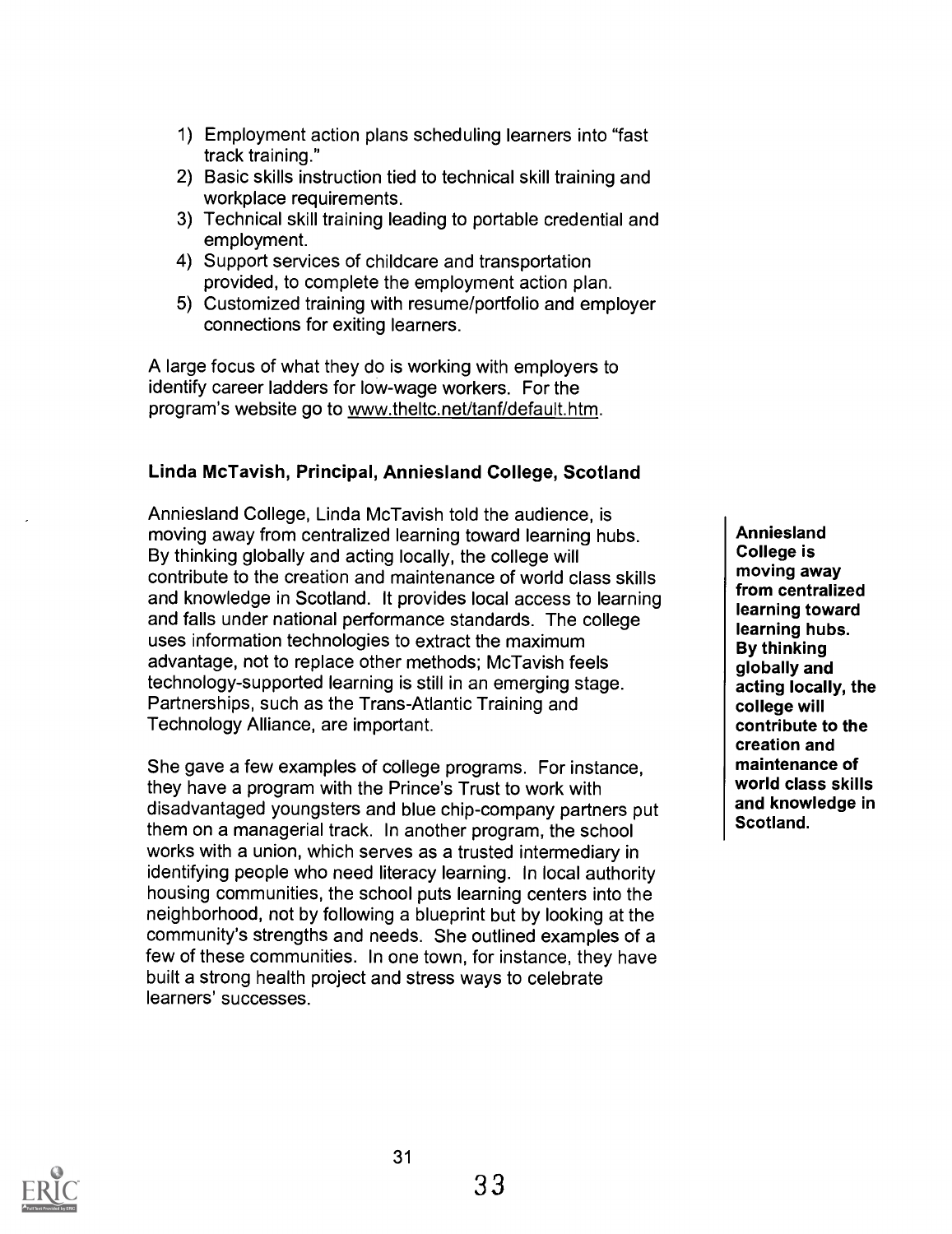## Focus: Colleges and Industry Clusters

All over the world, governments are beginning to organize their development efforts around the industrial concentrations in their economies, which are commonly called clusters. A cluster is a geographically bound critical mass of companies and organizations that bear some type of systemic relationship to one another. Experience has shown that nothing is more important to the development and success of clusters than the presence of specialized labor markets and a system that delivers workplace education and training that meets their needs.

#### Christie Prout, Program/Technology Manager, Alabama Southern Community College

Prout described the college's role in the Alabama Technology Network (ATN) and its special expertise in the chemical and pulp processing cluster in Alabama. The ATN is comprised of ten technology centers at community colleges and universities across the state, with the mission of facilitating workforce development and technology transfer for Alabama's businesses. The network works in partnership with regional industry and universities, as well as the "home" community college, and is funded through federal, state, and local funds, plus businesses' fees. Successes include major grants from NSF and USDA and the development of a world-class pulp, paper, and chemical processes training laboratory, which houses eight curricula modules and supports students through internships and scholarships. ATN has a high rate of employment and a relatively low dropout rate. Specific benefits to industry, students, and the other partners can be great if partnerships are sustained.

#### Kathleen Mix, Associate Dean of the Delgado Community College "Community Outreach" Division

Part of the Louisiana Incumbent Worker Initiative focuses on the maritime industry cluster, with \$50 million allocated per year, and 7,000 workers trained thus far at Delgado. Fortythree companies are involved, and a large number of companies in various industries participate in the incumbent worker grant program at Delgado. Mix says Delgado takes customized approaches to funding, listening to what companies want. She outlined the contributions of the company, the training provider, and the Department of Labor, and stressed that successful workforce training is need-driven, customized,

Experience has shown that nothing is more important to the development and success of clusters than the presence of specialized labor markets and a system that delivers workplace education and training that meets their needs.

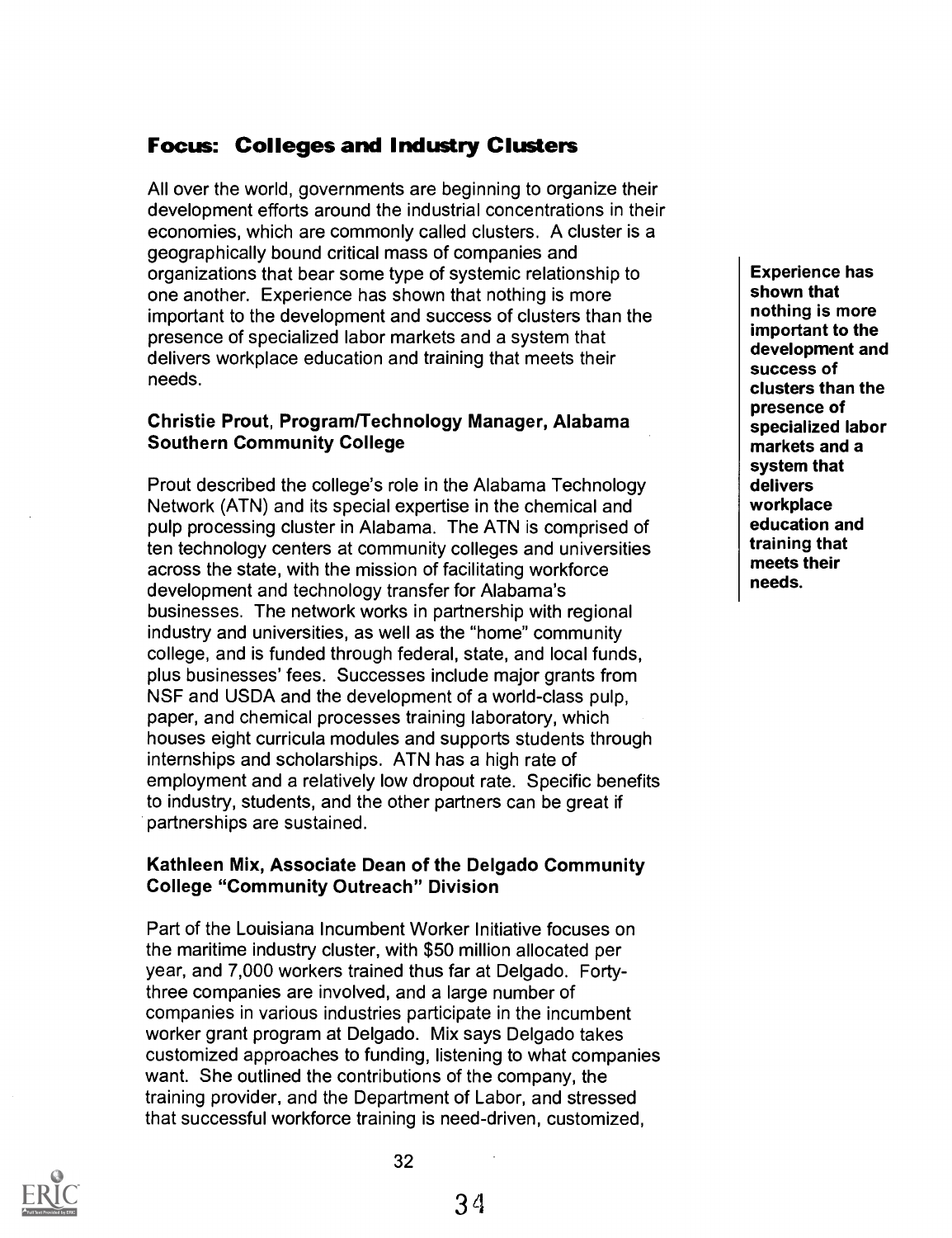and results-oriented. Positive outcomes lie in current curriculum, quality instruction, credentials, improved facilities, and industry collaboration.

#### Don Benjamin, Dean of Instruction for Applied Science and Technologies for Itawamba Community College

Benjamin discussed Itawamba's role in supporting Northeast Mississippi's furniture industry cluster. The industry is about 50 years old and was sparked by mass production processes and new enterprises begun by employees of Futorian Furniture, who honed their skills there. The community college has designed two main programs to serve the cluster: the Furniture Technology Program and the Automated Furniture Manufacturing Center. The former focuses on providing technicians to furniture manufacturers in order to help them become more competitive; the latter focuses on customized training, serves as an R&D center and as a demonstration center for automated equipment. Benjamin discussed current trends and issues affecting the cluster such as reorganization, trade laws, companies moving out of the U.S., and changes in manufacturing processes, as well as how the programs at ICC are dealing with these challenges.

Itawamba Community College has designed two main programs to serve the local furniture industry cluster: the Furniture **Technology** Program and the Automated Furniture Manufacturing Center.

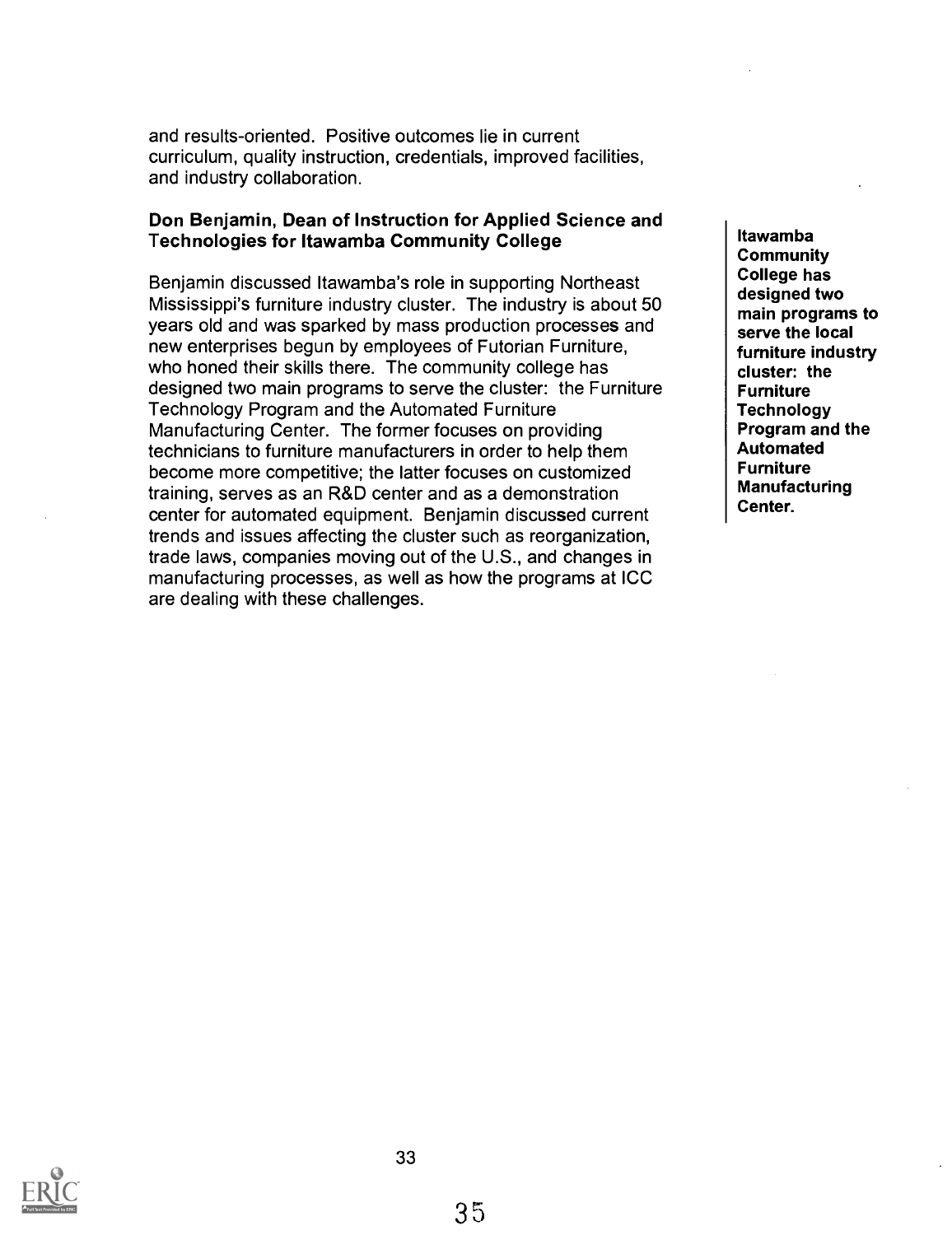#### AGENDA

New Orleans Jam Session: An International Dialogue on

Community Colleges in a Changing World Fairmont New Orleans Hotel, New Orleans, Louisiana January 8-9, 2002

Tuesday, January 8

#### 8:30 am Welcome

Dr. Terence Kelly, Chancellor, Delgado Community College

#### 8:45 am I. Responding to the new competition

Moderator: Phyllis Eisen, National Association of **Manufacturers** Edward Prosser, Director, University for Industry, London, UK Hanne Shapiro, Manager, Competence and IT, Danish Technological Institute Tom Bailey, Executive Director, Community College Research Center, NYC

Peter Joyce, Workforce Development Manager, Cisco Systems, Inc.

#### 10:10 am Break

#### 10:40 am II. Facilitating Learning and Innovation

Moderator: Evelyn Ganzglass, National Governors' Association Kris Kimel, President, Kentucky Science and Technology

**Council** 

Roland Osterlund, General Director Ministry of Education, **Denmark** 

Gavin Dykes, Head of Business Management and IT, NESCOT, United Kingdom

Ken Breeden, Commissioner, Georgia Department of Technical & Adult Education

#### 12:00 pm Conference Lunch

#### 1:30 pm III. Increasing diversity among learners

Moderator: Keith Bird, Chancellor, Kentucky Community & Tech. College System Linda MacTavish, President, Anniesland College, Glasgow, UK

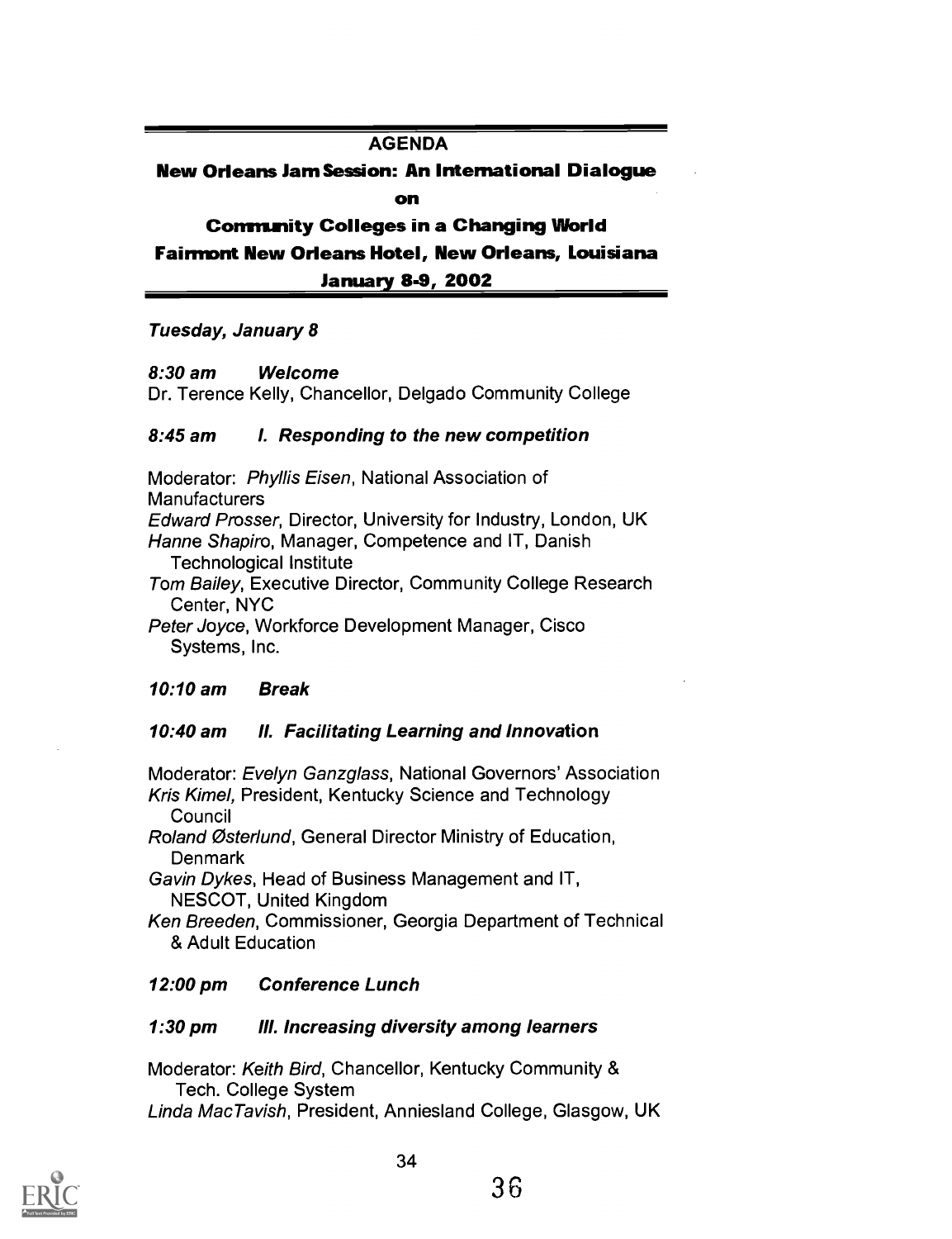Badi Foster, President, Phelps Stokes Fund

Deidra Lewis, Vice Chancellor, Chicago Community College System

Bruce Leslie, Chancellor, Houston Community College System

## 3:00 pm Break

## 3:30 pm IV. Raising the Bar to Meet Rising Aspirations

Moderator: Greg O'Brien, Chancellor, University of New **Orleans** 

Eamon Tuffy, Institute of Technology-Tallaght, Dublin

Michael Skolnik, William G. Davis Chair in Community College Leadership, Ontario Institute for Studies in Education, Canada

Anthony Carnevale, Vice President, Educational Testing Service, DC

Katherine Boswell, Director, Center of Community College policy, Education Commission of the States, Denver

## 5:00 pm Adjourn

## Wednesday, January 9

#### 8:30 am Benchmark Practices Workshops

- Linking programs to industry clusters Alabama Southern Community College, Mississippi Itawamba Community College, Mississippi Delgado Community College, Louisiana
- Meeting needs of inner city economies Anniesland College, Scotland Kingsborough Community College, Brooklyn Baton Rouge Community College, Louisiana
- Cultivating rural economies Haywood Community College, North Carolina Fachhochschuloe Vorarlberg GmbH, Austria Technical College of Jutland, Denmark
- 10:00 am Break
- 10:30 am Repeat workshops
- 12:00 pm Adjourn